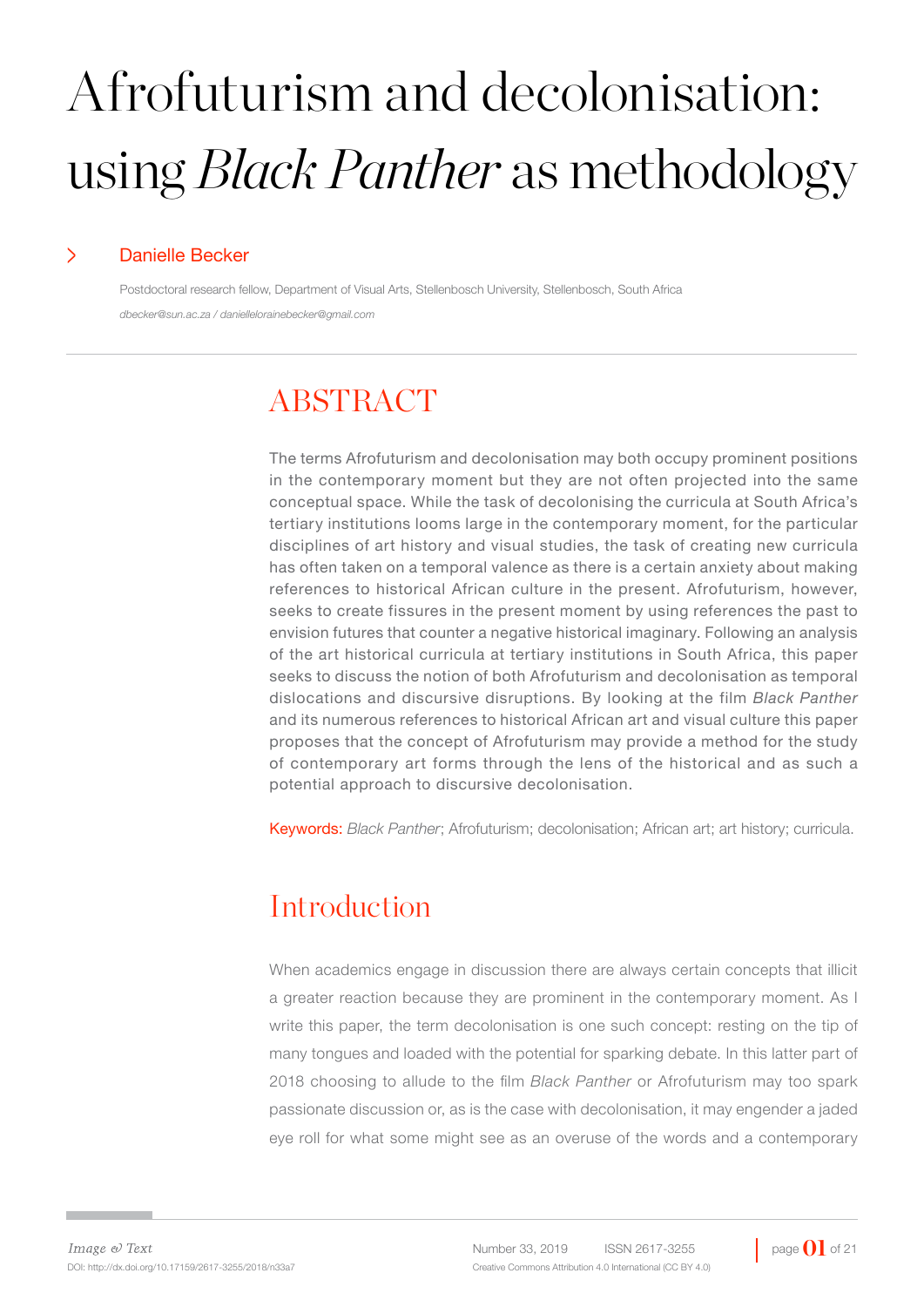tendency to relate everything to them. One of the aims of this paper is to provide a discussion catalysed by projecting these notions into the same conceptual space and asking in what ways that overlap may be useful for the study of visual culture. A further aim is to discuss the manner in which the conceptualisation of time impacts our understanding of the decolonial project as it is the way that the past is perceived to relate to the present that structures both the contemporary focus on decolonisation and the methodological use of Afrofuturism. In order to achieve this aim, I begin here with an analysis of Afrofuturism as a method employed in *Black Panther* that is potentially useful in the project of decolonisation, move on to a discussion of the particular concerns in decolonising the tertiary curriculum of art and visual culture in South Africa and then discuss the way in which *Black Panther* and its numerous references to historical African art and visual culture may be perceived as both Afrofuturist and decolonial.

The film *Black Panther* (2018) has been hailed as ground-breaking in its empowering depiction of black characters, its creation of heroic figures and its reference to African cultural forms. Much of this positive critique is based on the notion that *Black Panther*  employs Afrofuturism as a method. The term Afrofuturism was first employed by Mark Dery (1994) in his commentary on a series of interviews titled *Black to the future* where he defined Afrofuturism as, '[s]peculative fiction that treats African-American themes and addresses African-American concerns … signification that appropriates images of technology and a prosthetically enhanced future' (Dery 1994:180). The term subsequently gained traction as a useful way to describe a host of artistic phenomena including the experimental music of Sun Ra, the art of Jean-Michel Basquiat and more recently a host of young artists, designers and the film *Black Panther*. It is Dery's emphasis on the connection between past, present and future in his analysis that is most relevant to my discussion here as it emphasises artistic references across temporal space and the shattering of a linear conception of time. In Dery's interview, the academic Tricia Rose references Sun Ra's imagery and emphasises the importance of historical presence and roots in the imaginary, 'If you're going to imagine yourself a future, you have to imagine where you've come from; ancestor worship in black culture is a way of countering a historical erasure. At the same time, romantic visions of an agrarian memory of black creativity are seriously problematic' (Dery 1994). Here, Rose emphasises the key issue in the referencing of historical African art and culture in the present: the all too easy oscillation between empowering nods to cultural pride and offensive references that champion a problematic notion of unobtainable authenticity. Rose's statement also alludes to the notion that, although fraught, an understanding of historical culture is necessary in order to imagine a productive present and future. It is the dislocation of linear time that becomes most relevant for this discussion of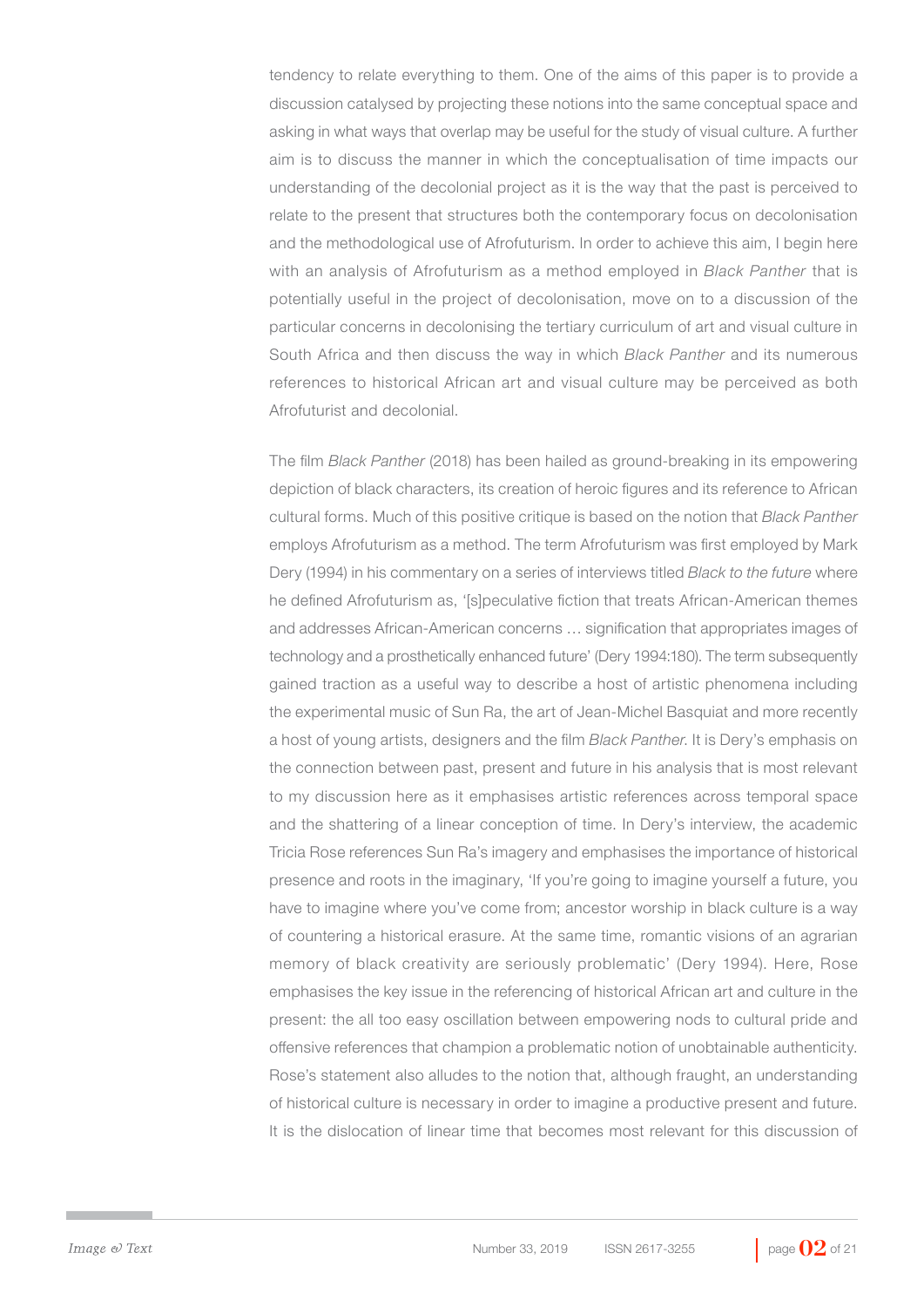Afrofuturism: the use of the past in disrupting both the present and the future while avoiding essentialism. To further understand where Afrofuturism sits in relation to a discussion on references to historical African art in the curriculum let us briefly look at how others define Afrofuturism and its temporal aspects.

In his seminal text, Kodwo Eshun (2003), writes on Afrofuturism's intentional and necessary dislocation of time as an attempt to create both counter-memories and counter-futures to contest the colonial archive. Eshun points to the way in which science fiction and proleptic art is intertwined in power struggles only too urgently applicable to Africa: '[t]he powerful employ futurists and draw power from the futures they endorse, thereby condemning the disempowered to live in the past. The present moment is stretching, slipping for some into yesterday, reaching for others into tomorrow' (Eshun 2003). Afrofuturism is, in this sense, a method by which to counter both the negative future predicted for Africa as well as the absent history falsely declared by Hegel and countless other colonial texts. In continuing this notion, when artists use Afrofuturism as a framework they can be said to be employing a 'chronopolitical intervention' within the dimension of the 'anticipatory and the future conditional' (Eshun 2003:292-293). Afrofuturism's adjustment of temporal logic is related by Mark Fisher (2013) to music and Derrida's concept of hauntology, which describes a temporal, historical and ontological disjunction. In this sense, Fisher emphasises the way in which Afrofuturism dissolves linear time as it sees time as 'plastic, stretchable and prophetic … a technologized time, in which past and future are subject to ceaseless de-and recomposition' (Fisher 2013:47). Here, then, is a nod to the specific way in which Afrofuturism uses the past: in a manner that dismisses the view of the past as static, whole and authentic. In direct opposition to a colonial discourse that forces African culture and history to occupy a narrow and falsely authentic space in the distant past, Afrofuturism, as Fisher puts it, maintains a tension with a 'lack of origin' that defines the difference between hauntology and postmodernism (Fisher 2013:48). In reference to music, Fisher's argument is that Afrofuturism and hauntology make reference to historical recordings by emphasising the recording surface and its 'crackle' (Fisher 2013:48). For visual material, this may mean that if postmodernism picks references to history in an *ad hoc* and superficial manner then it is Afrofuturism's method to reference in a way that makes one aware of the context of the reference and of the spectral quality of its historical cultural form.

This temporal dislocation with an embedded acknowledgement of the past may be, then, what it is about the method that Afrofuturism employs to reference an African cultural past that allows it to avoid, for the most part, accusations of postmodern cultural appropriation. The term 'decolonisation' may share similarities with this aspect of Afrofuturism in that it makes reference to historical injustice (colonisation) with the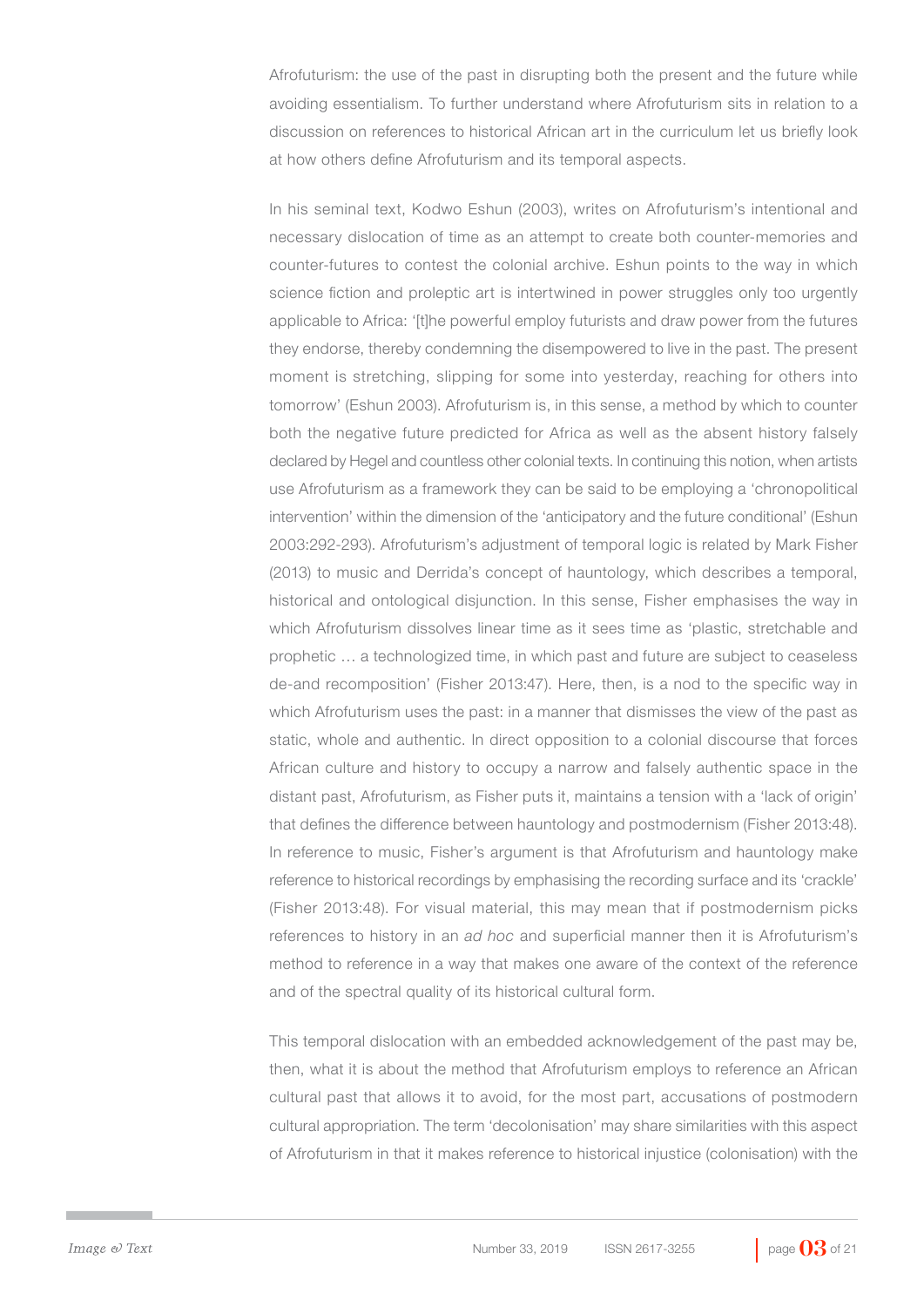cultural and temporal dislocation that is engendered. Decolonisation ostensibly tries to describe a process of addressing and dismantling that history and its affect in the present and future. In the contemporary moment, the term decolonisation has become pertinent to academia and popular culture in a manner that requests particular meanings from the term. Decolonisation as a concept has, for those who subscribe to its call, connotations of renewal, emancipation and the positive release from cultural dominance. The protests against student fee increases under the banner of *Fees Must Fall*, which succeeded in having a statue of British imperialist Cecil John Rhodes removed on 9 April 2015 from the University of Cape Town (UCT), were catalysed by the South African decolonisation movement referred to as *Rhodes Must Fall*  (#rhodesmustfall). The use of decolonisation as a term, is often perceived in the contemporary sense as an alternative to the term "postcolonial" and may be seen as part of a global awareness of colonial culture in the present despite the demise of the official institution of European colonisation (Grosfoguel 2011). Since the "postcolonial" assumes an era and ideological moment that has moved past and beyond the colonial, the use of the term, "decolonial" (or, at times "anti-colonial") forces an acknowledgment of the continued presence of the colonial in contemporary space. In this sense, decolonisation may be said to be employing an acknowledgement of a temporal dislocation in a manner somewhat akin to Afrofuturism. Ostensibly, the verb 'to decolonise' is defined only as the withdrawal of a colonial power so that it is left, politically, independent (Rothermund 2006:2). For those who call for decolonisation in the South African context such a definition is perceived to be inadequate as it does not account for the ongoing economic, cultural, ideological and historical impact of colonisation on contemporary nation states. The insufficiency of terms such a "democratic", "independent" or "postcolonial" in describing the complexity of lived experience in a country like South Africa (which historically has had a relatively large European, settler population) is emphasised in the contemporary use of the term "decolonisation".<sup>1</sup> In his well-known text *Decolonizing the mind* (1986) the Kenyan author Ngũgĩ wa Thiong'o (1994:3) draws attention to what he calls the 'cultural bomb' of imperialism that effects an annihilation of heritage, language and culture to the extent that the colonised person sees their own history as lacking. For wa Thiong'o, the effects of the cultural bomb are not lifted with independence, or in the case of South Africa, democracy. The absorption of an imperial ideology that demotes African culture and privileges European culture is maintained despite political independence. It is from this basis that academic disciplines, such as art history, may be perceived to require decolonisation. As such, despite the discourse that frames African states as "postcolonial" in the twenty-first century, the employment of the term "decolonisation" can still be said to have both literal and metaphorical weight. To continue the discussion of hauntology, used by Fisher in reference to Afrofuturism, one may argue that decolonisation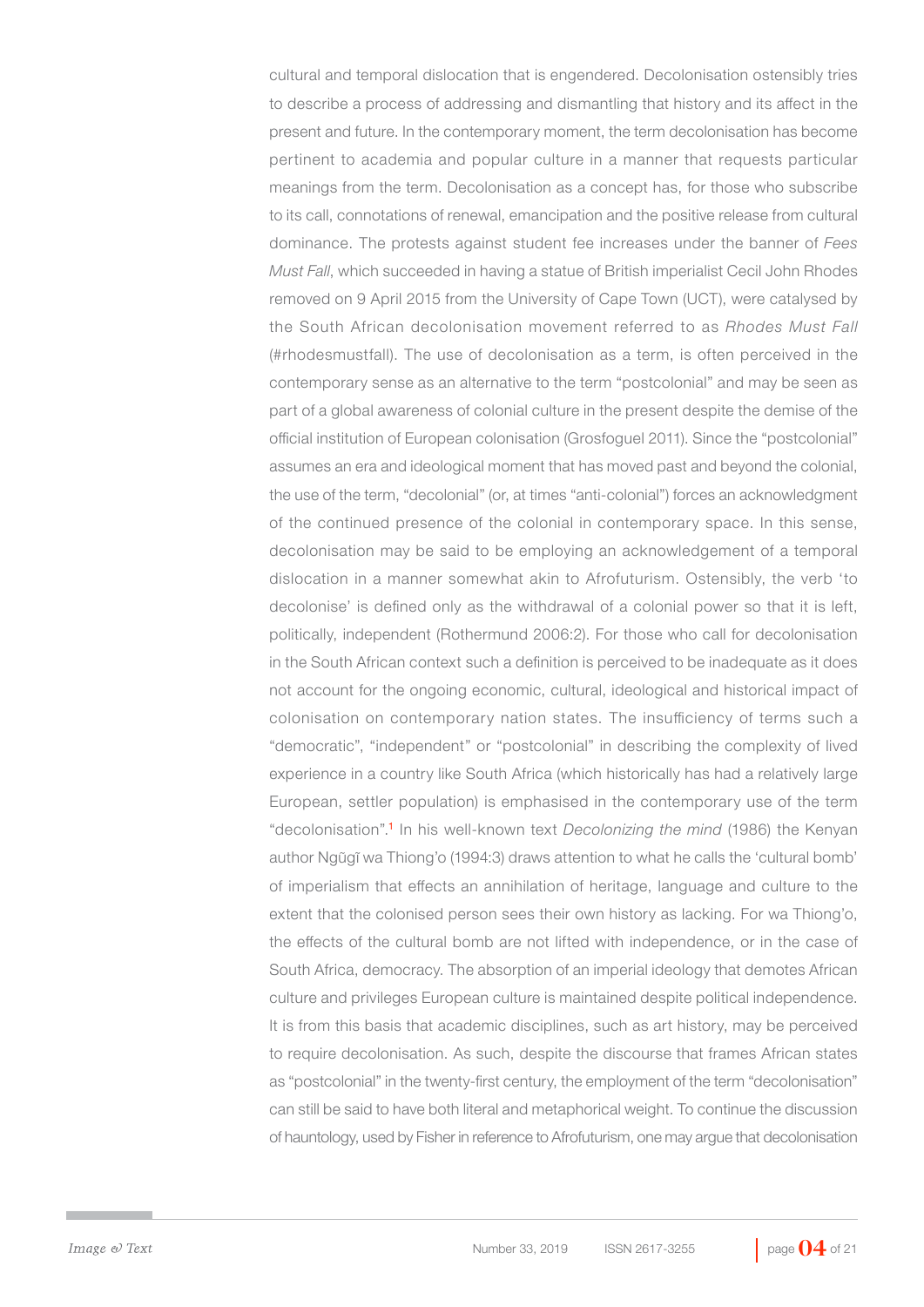begins with the premise that the past continues to have an effect on the present or is affected by the spectre of the past.

Like many revolutionary terms, it has historically been used to describe situations that are far from emancipatory and it is the term's particular use in its current context that must be emphasised rather than the term in a generic sense. As Suren Pillay noted in a talk at the University of Cape Town in April 2015, for example, the National Party used the term decolonisation during apartheid to describe the removal of black people into Bantustans as a process supposedly analogous to the decolonisation of other African nations (Pillay 2015). In contemporary South Africa, however, the term decolonisation has sought to refer to the transformation of space, epistemology and ideology from one dominated and created by the Anglo-American/western European to one resonating with the non-west, the global south or, most specifically, an localised Afrocentric vision.<sup>2</sup> The vision of decolonisation is posited as having particular relevance to the university space. This arena is seen, for scholars such as Ramon Grosfoguel (2011:74), as a globalised institutional space that perpetuates the canon of westernised thought and therefore requires a decolonisation of knowledge.

In the South African context, the focus of decolonisation has been on transformation and access to education. The student movements of 2015 shifted the focus from a problem of physical access to an epistemological access: the view that the content of university curricula in South Africa displays a colonial bias and as such creates a sense of dislocation between students, context and content. Importantly this shift was able to link two strands of enduring discontent that otherwise existed in distinct ideological spaces. Under the umbrella of transformation, Black Economic Empowerment (BEE) and national mandates for diversity<sup>3</sup> the central aim appeared to be providing physical access to university spaces for black students and staff. The student-led movements that began with *Rhodes Must Fall*, however, connected physical transformation with epistemological decolonisation. The epistemological decolonisation that is being spoken of specifically aims to insert a greater focus on African knowledge systems into the curricula as both a means and a result of physical, demographic transformation.

For the disciplines of visual studies and art history this means, for many, a focus on contemporary and historical African art; yet, as a result of our settler colonial and apartheid past, there has been and still is a dearth of African content in the curricula at South African universities. The curriculums of art history (what has transformed into visual studies in many cases) taught at South African universities have shown, overall, a relative lack of teaching on historical African art and there is a great push to change this situation. While some institutions, such as the University of the Witwatersrand, have included this historical material since the 1970s there is still a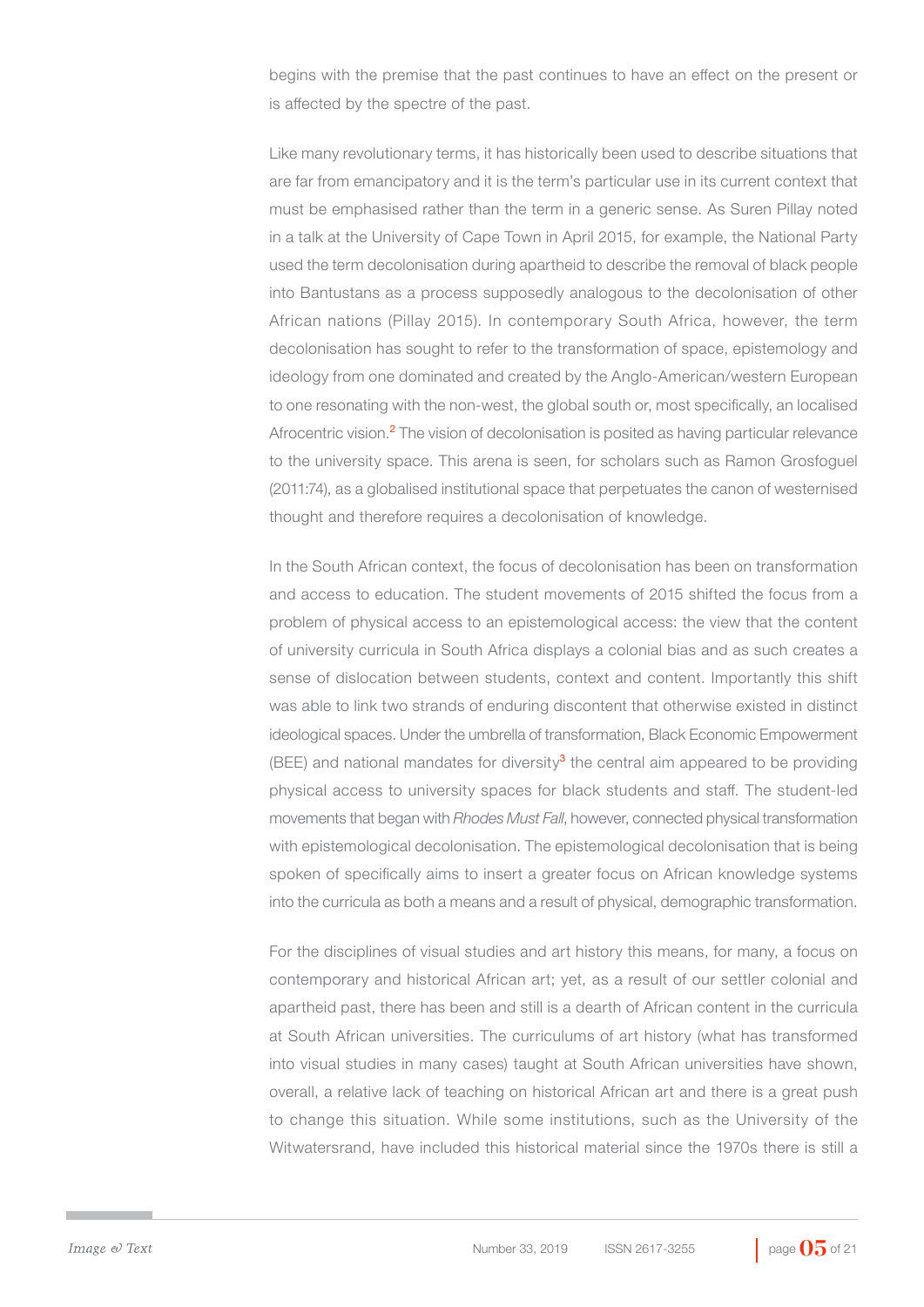predominant focus on western forms or on African art from the contemporary or modern period. This state of affairs exists as a result of a complex set of factors that I briefly outline in what follows.

Art history as taught in South Africa in the apartheid period was most predominantly perceived as a support subject to Fine Art or practical art production (Nettleton 2006:40). Stellenbosch University, for example, established its Fine Art department in 1963 but only opened a formal post for an art historian in 1996. Prior to this, Fine Art staff taught art history without specialist training in the discipline and this in part accounts for the curricula's derivative nature in the early years of its existence (Nettleton 2006:54-55). During this period, the curriculum at South African Universities followed an approach modelled on European Universities. Victor Honey, a previous head of Fine Art at Stellenbosch University, notes that very little historical or contemporary African art was taught in the art historical curricula at Stellenbosch in the early years of its establishment (Honey 1986:161-121; Nettleton 2006:54-55). For many years in the latter part of the twentieth century contemporary South African art was taught but there was almost no teaching on historical African art. Somewhat ironically, students from the department of Ancient Studies were brought to the Fine Art's department to look at the replicas of ancient Egyptian art up until the 1980s but African art was not part of the art history curriculum (Cornelius 2015). This provides an example of the historical denial of African material's status as "art" rather than "artefact" that was common on a global scale. The Department of Ancient Studies sought to introduce their students to north-African (Egyptian) examples as historical artefacts but these were not studied in the department in which they were housed because they were not classified as art. When Sandra Klopper was appointed in 2002 she introduced a greater focus on Africa and some sections on art outside of the western canon; though this tended to look at contemporary or modern art since, it may be argued, historical African material's categorisation as "art" was still debated.

Another consideration in the state of African art in the curriculum has been the move away from the disciplinary boundaries of art history towards visual studies. In the second decade of the twenty-first century the art history course at Stellenbosch University was renamed as Visual Studies. In keeping with a move away from art history, in recent years critical theory as well as contemporary art and visual culture has been the focus (Stellenbsoch University Visual Arts Department, n.d.). At the University of Pretoria, a historically white Afrikaans-medium institution, the department is also now referred to as the Department of Visual Arts and offers BA degrees in Fine Arts, Information Design and Visual Studies. In the apartheid and early post-apartheid period very little African art history was taught at the University of Pretoria with much of the research into historical southern African art having been the domain of other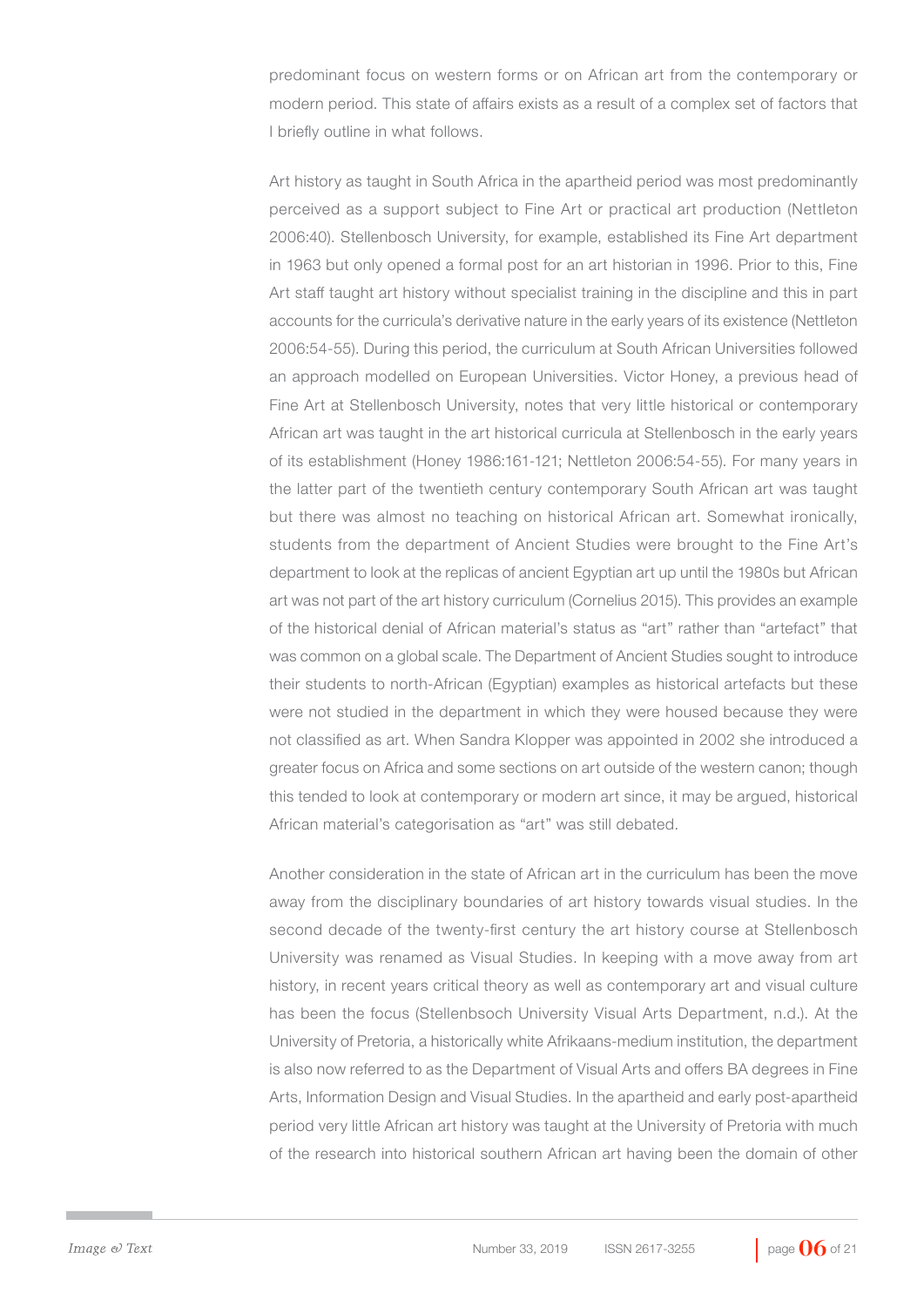departments such as anthropology where the material again had the status of artefact rather than art (Nettleton 2006:54-55). In the early part of the twenty-first century most of the research conducted by staff in this department focused on contemporary South African art by either black or white artists. Between at least 1995 and 2009, two subjects were offered to students: visual communication and art history. In the art history module there was still a large focus on western, European art and north-American art. Once the department shifted away from art history towards visual studies the curricula began to concentrate far more on popular culture. The visual studies course booklet from 2015 describes the discipline of visual studies as engaging with a wide range of visual material from 'billboards, TV screens, in cinemas, magazines, newspapers, on the Internet, fashion, architecture and in malls' (University of Pretoria Visual Arts Department 2015) and as such falls in line with a move away from the narrower range of material traditionally grouped under the term art towards a broader range of examples from visual culture.<sup>4</sup> In drawing on the broad range of material available for study under Visual Studies, the courses focus predominantly on examples from the contemporary moment or the modernity of the twentieth century. This move towards the contemporary, facilitated through the disciplinary shift away from art history towards visual studies, can be seen at most South African Universities. Rhodes University in the Eastern Cape, for example, offers courses in what it calls 'Art History and Visual Culture' (Nettleton 2006:51). While it was noted in 2000 that no African art was taught in the art history courses at Rhodes University there is now some focus on African art but this is also largely contemporary (Nettleton 2006:51). Current courses (as of 2017) begin with a focus on visual culture in first year with lectures on 'film, clothing, advertising, performance and carnivals' as well as museum practice (Rhodes University n.d.). In the second year of the course, students look at Modernism and Postmodernism with a focus on western art movements such as Pop Art, though with some attention given to topics such as 'African Modernism' (Rhodes University n.d.). The third year course is structured around the theme of 'Art, Society and Power' and looks at some contemporary South African content through topics such as protest art and issues around race and identity (Rhodes University n.d.).

The move towards visual studies and towards contemporary South African art as primary subject matter has meant that in some cases there has been a decline rather than an increase in historical African art content. The factors involved in this decrease and dearth of the historical include the favouring of the contemporary and the tendency to focus on a broad range of material rather than the kind of specific subject matter focused upon in art history that would allow for modules dedicated to historical African art. This has in large part to do with underfunded departments whose staff members are required to be generalists rather than specialists. Another element mentioned above is the fact that for institutions that offer practical courses in design (rather than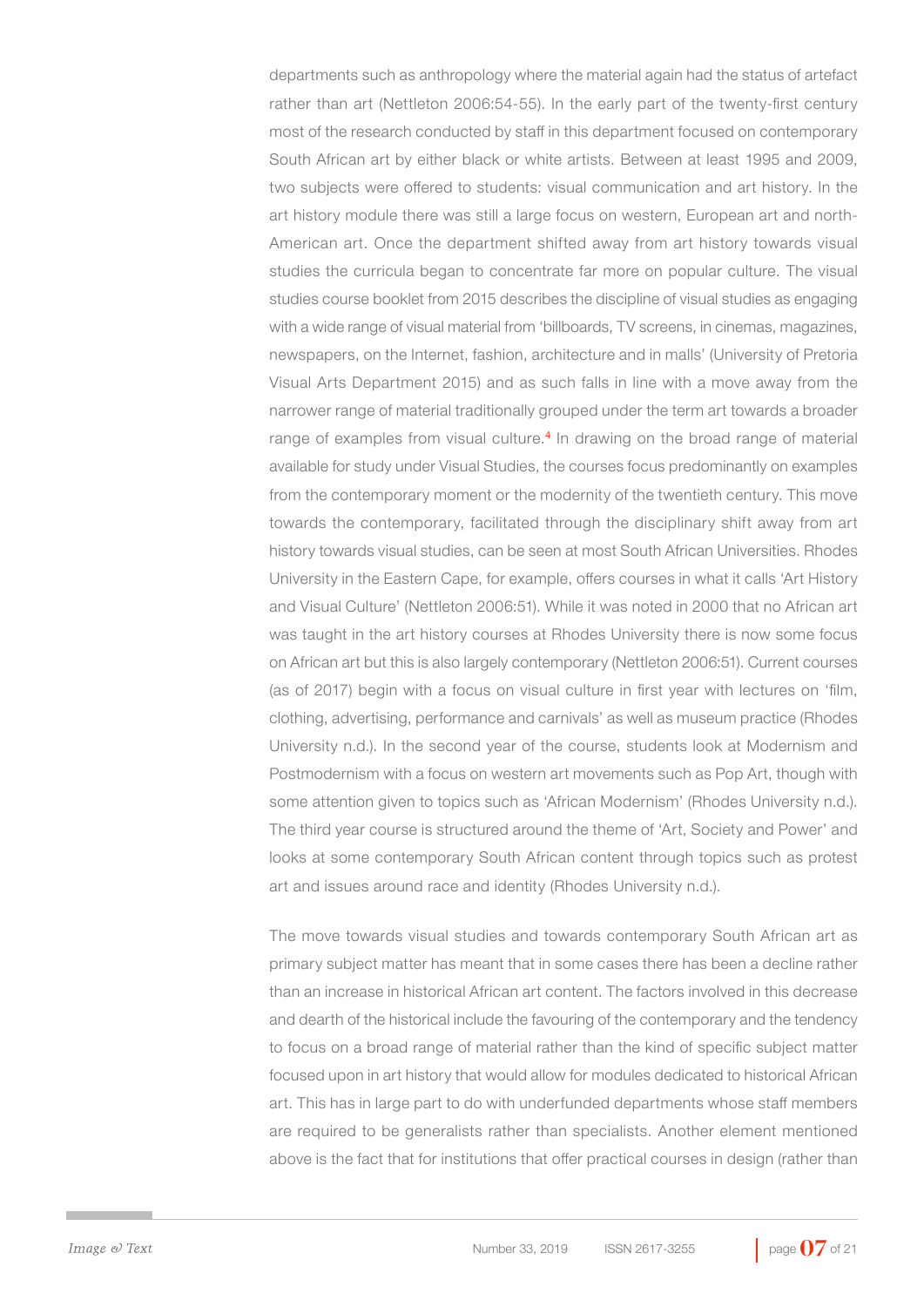the traditional 'Fine Art') in South Africa, art history is often perceived to be an inappropriately narrow discipline for these students (since design has been perceived as distinct from 'art') and visual studies is preferred. Furthermore, as is the case with many South African art history or visual studies departments, understaffing means that most often no choice is offered to students in modules and all students take the same modules each year. This also means that modules reflect lecturer's individual research interests and so are not chronological or structured in a way that can create a broad overview of global art history or even art history specifically applicable to the African continent. It also implies that courses are more easily maintained over the years as lecturers to some extent teach what was taught to them in an ancestral line of South African art historians that goes back to their predecessor's postgraduate study in Europe and the countries settler-colonial past.

In summary, I would argue that there are two major concerns in the decolonisation of art history and visual studies curricula in South Africa. Firstly, that there is a relative lack of African content in the curriculum and secondly that when this material has been included it is most often contemporary African art that fits easily within the global sphere (a sphere with roots in western-European art history). As mentioned above, this can in part be attributed to the small, underfunded departments at South African universities that do not allow for lecturing specialisation but instead demand that academics be generalists capable of teaching a broad range of subjects. Specialists in historical African art and culture are few and far between and can at times be found in departments outside of art history or visual studies.<sup>5</sup> Academics with knowledge of contemporary African art are most often specialists in visual studies and the contemporary art market and as such do not also possess expertise in historical African art (the material that would have been labelled as artefacts in the past). For many years, Anitra Nettleton at the University of the Witwatersrand (now also at the University of Johannesburg) was one of the few South African academics working in historical African art.<sup>6</sup>

Looking at the content included in visual studies curricula at South African Universities, we can see that while there is still a large focus on western theory and methodology there is a degree of focus on contemporary African art and visual culture. Students may, for example, study the work of South African photographer Zanele Muholi, the fashion design of South African Laduma Ngxokolo or the installations of Nicholas Hlobo, Yinka Shonibare and El Anutsui. These artist's work is typically studied through the lens of gender studies, postcolonial theory or the history of installation art in the west rather than with a conceptual link to historical African art or material culture. In an African studies or Anthropology course, on the other hand, a South African student might, with a nod to the field's anthropological beginnings, study historical African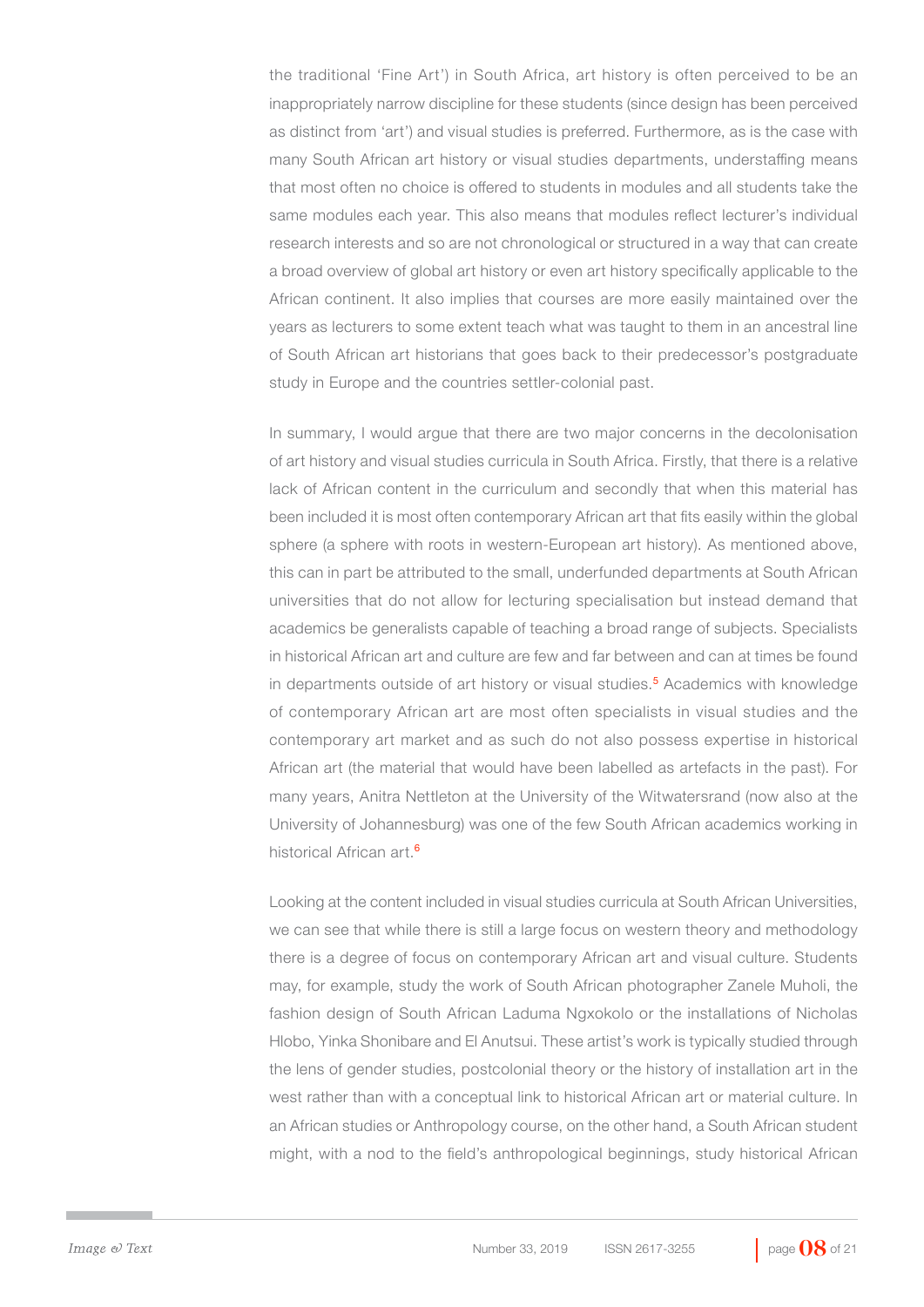forms in relation to their cultural, philosophical or religious context.<sup>7</sup> In other cases within the discipline of African studies the historical material culture or art of African societies is hardly studied at all and instead students engage in critical discussion on the ways in which Africa is perceived by the west, political and economic concerns as well as the nuances of decolonial thought.<sup>8</sup> In very few instances, however, are the conceptual frameworks of historical African art forms perceived as influencing contemporary forms in the manner in which they are taught.

This dearth of historical African material is, in large part, a reaction to South Africa's colonial past. In the South African context references to historical African art and culture have a history that is fraught. Ethnographic photography, anthropological catalogues and racist museum displays were the primary way in which historical work was referenced during the colonial and apartheid periods. As such, there appears to have been a rejection of such references in the early post-apartheid period and an acute awareness of the dangers of cultural appropriation. In the contemporary moment, however, an increasing number of young practitioners are making proud references to historical African art and culture in a manner quite apart from that which may be labelled cultural appropriation or ethnographic study. For popular culture, fashion and design the mandate to decolonise in the post-apartheid, postcolonial moment has also seen an increase in references to African aesthetics and African cultural forms. This "cultural decolonisation" is an attempt to move away from all that is perceived to be western, European or colonial in favour of references to historical and contemporary African art and visual culture. Cultural appropriation, on the other hand, is most often defined as 'the taking – from a culture that is not one's own, of intellectual property, cultural expressions of artefacts, history and ways of knowing' (Ziff & Rao 1997:1). In discussions of cultural appropriation, in relation to popular culture, there is very often a disagreement on when phenomena has crossed over from cultural reference in the postmodern sense to appropriation. Even in the academic sphere, we struggle to allow Roland Barthes's accepted assertion that the author – god is dead and that the text is a 'tissue of quotations drawn from innumerable sources of culture' to sit concurrently with the knowledge, in the sense of Foucault, that power imbalances necessitate that some cultural forms be off limits to the postmodern tendency for free reference and quotation (Barthes 1984, in Culler 1983:71). This difficultly lies to some extent in the definition that first requires we understand what qualifies as culture, what qualifies as 'one's own culture' and what, if anything, lies outside of the arena of cultural expression or knowledge: what is sacred and what is open source. Yet, perhaps the most important part of cultural appropriation's definition is that it refers to an act of taking that has connotations of stealing which makes the term at once an accusation and not a neutral attribution. The term also refers to the use or "stealing" of culture or identity in a manner that reduces complexity that essentialises in order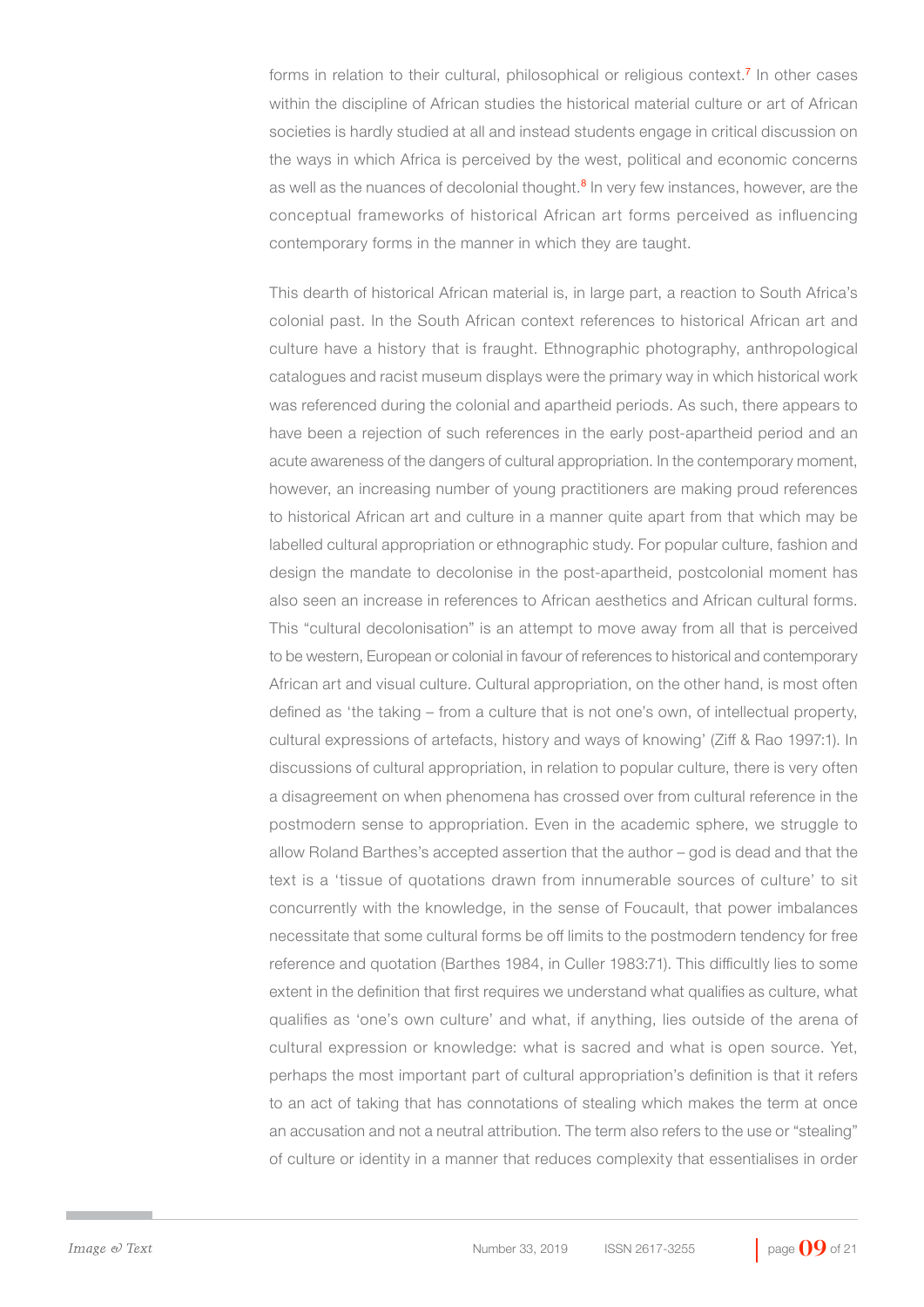to use superficially. Cultural appropriation may be seen when culture is appropriated for commercial gain within the global capitalist system as we see most obviously in the realm of tourism and its rampant appropriation and fetishisation of visual culture in South Africa. Decolonisation as a term has, on the other hand, connotations of renewal, emancipation and the positive release from cultural dominance. Importantly, in relation to the discussion on decolonised curricula, it is a concern of ownership and the status of historical African material that becomes debated when such material is included. In a sense, this concern is temporal; it is rooted in the notion that there is something potentially inappropriate about referencing a cultural or artistic past in the present, specifically if that past is marred by cultural power imbalances. It is that temporal aspect that I want to extend into the discussion of *Black Panther* that follows.

My question then becomes: to what extent can the same temporal dislocation be applied to *Black Panther* and to what extent may the terms Afrofuturism and decolonisation be applied to the film? *Black Panther* is considered to employ Afrofuturism as method because it references both contemporary and historical forms of African culture as material for a futuristic narrative: the 'prosthetically enhanced future' that Dery (1994:180) mentions where perhaps the past may be seen as the prosthesis in the analogy. Yet, the comic form of *Black Panther* on which the film is based was not perceived as uncontroversial. In an article that discusses the comic *Fantastic Four #52-53* (July-August 1966), which premiered the character of *Black Panther* as Marvel's first black superhero, Martin Lund argues that the character must be read 'as an example of 'white on black' representation, or white images of blacks centered on white interests, filtered through Marvel's then-prevalent *Cold War* focus' that is heavily Americanised (Lund 2016:1). Lund goes on to critique the character and the representation of *Wakanda* as simplistic and a rhetorical alleviation of the West's fear that newly independent African nations would align themselves with communism rather than the political ideals of the West (Lund 2016). Yet other commentators, such as Adilifu Nama, see the comic form of *Black Panther* as revolutionary and anticolonial: 'T'Challa [*Black Panther*] performs exemplary symbolic work as a recuperative figure and majestic signifier of the best of the black anticolonialist movement' (Nama 2011:43-44). For Lund, citing others, *Black Panther* as comic rests on too many negative African stereotypes: a tribal kingdom with a desirable natural resource, a mysterious jungle setting, the trope of a history-less *terra nullius* 'ripe for white interference' (Pieterse 1992:35, in Lund 2016:13). Lund (2016:14) further emphasises his critique by pointing out that the 'tribe' in *Wakanda* 'is populated by people wearing loincloths and animal headdresses' who 'communicate through drums' and 'celebrate through traditional dances'.

It is on this point that I would like to rest in order to pose a question: is there something intrinsic to animal headdresses, drums and dances that is "primitive" and derogatory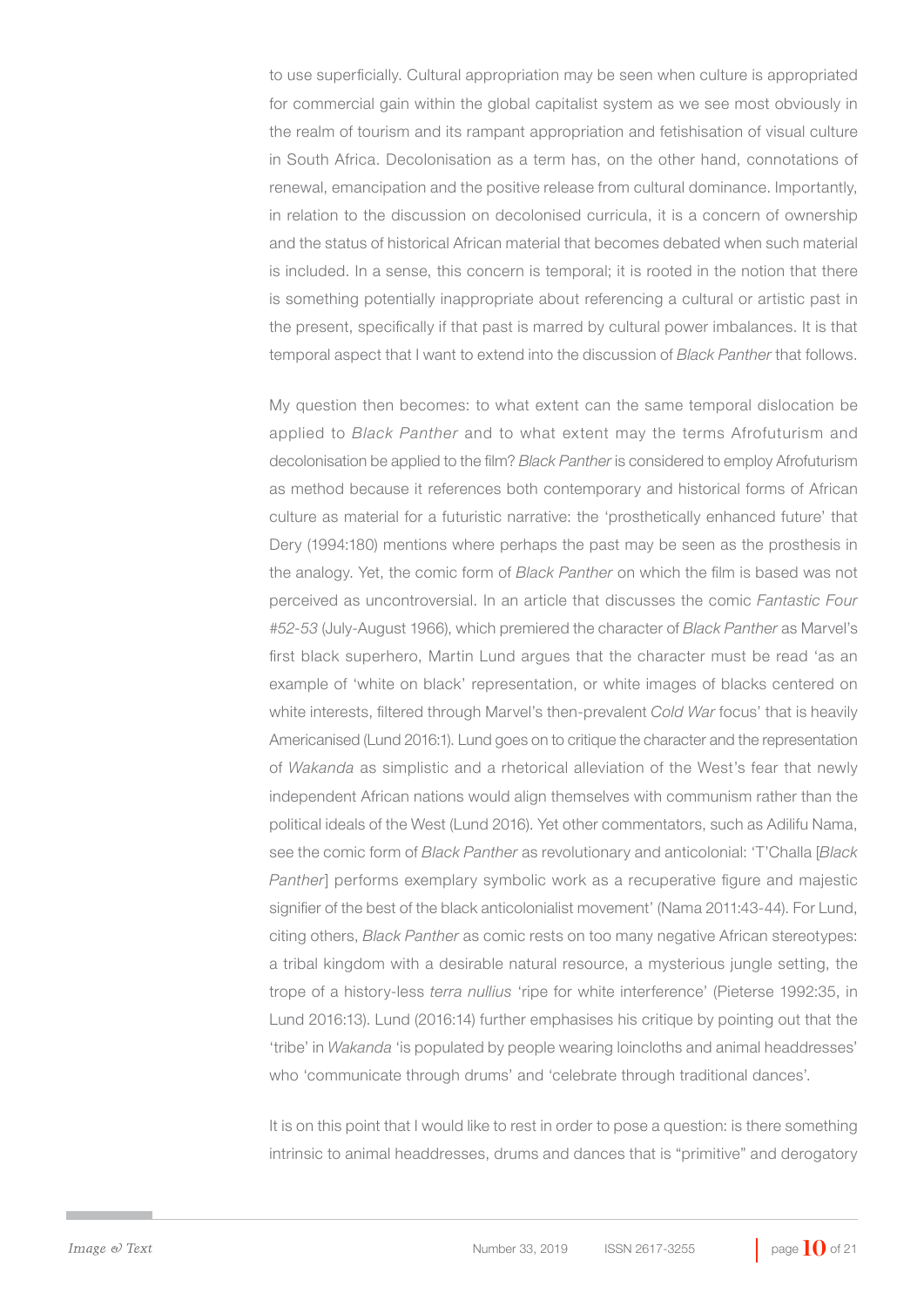

 $\rm <$ 

Screen shot from *Black Panther*, showing religious practices ©MARVEL (fair use copyright permission).

or is it rather the perception of such cultural practices that renders it such through fear both of their power and their link to racism? How is it that some references to such cultural and religious practices can be read as offensive cultural appropriation while others are, as has most commonly been the case with the film version of *Black Panther*, seen as a powerful celebration? For Lund and others who reference the earlier comic form, for example, the fact that the character of *Black Panther* gains his powers by eating herbs and undergoing ritual practices is 'atavistic' in a negative sense while for Nama the use of the 'mysterious and metaphysical' is quite literally a powerful weapon (Lund 2016:21; Nama 2011:43). I argue that it is a matter of perception and a manner of use that allows 'traditional' religious practices to be perceived as powerful and in fact futuristic. Rituals, particularly those that employ metaphysical elements such as the ability to speak to ancestors, to shift time and place and the transformation of physical environments are at once common in both historical and contemporary African cultural practices as well as possessing futuristic elements commonly seen in science fiction films and discussed in contemporary science. In this sense, cultural practices and religious rituals need not be seen as divorced from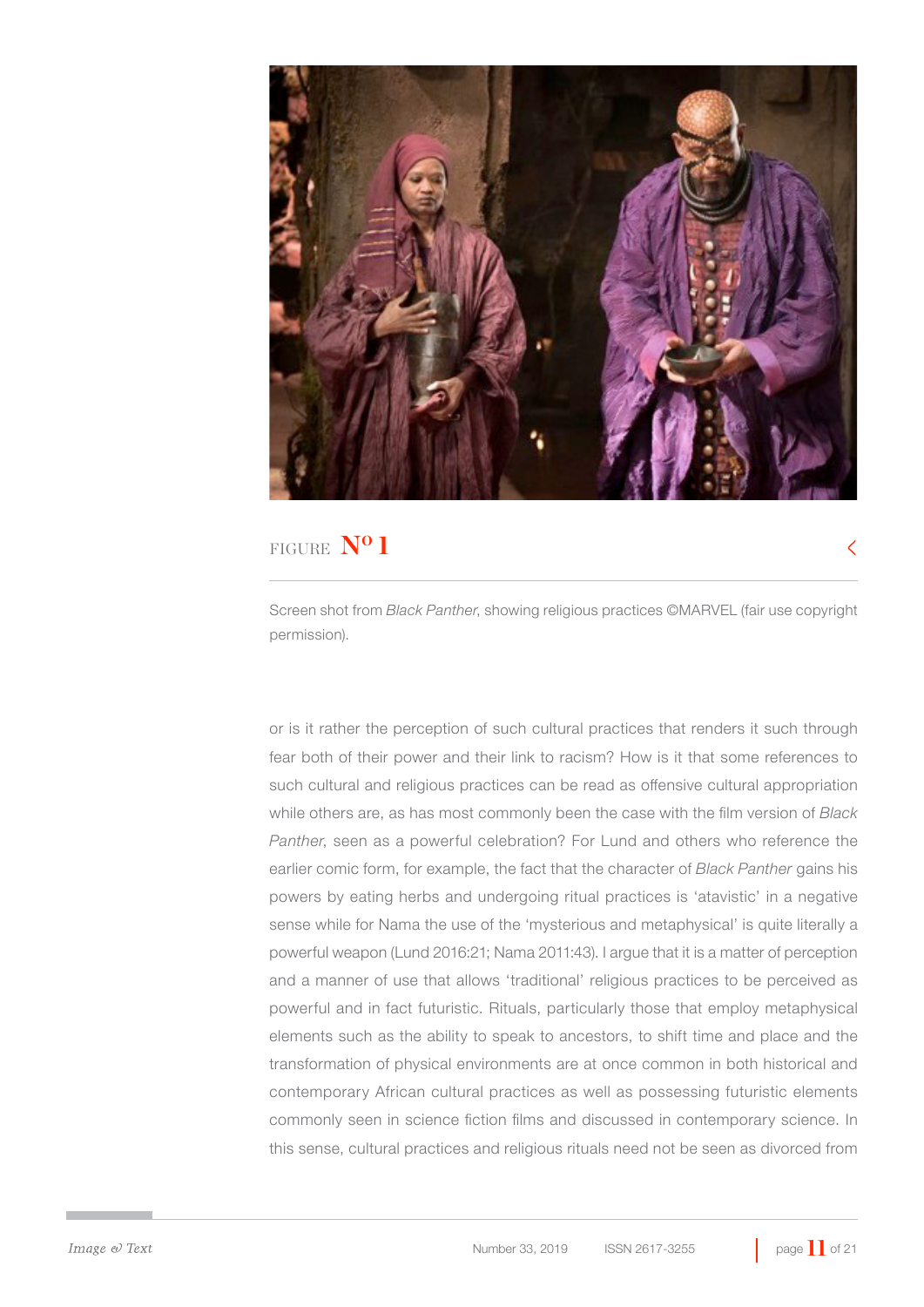

 $\overline{\left\langle \right\rangle }$ 

Screen shot from *Black Panther*, showing the leader of the River Tribe's lip plate. ©MARVEL (fair use copyright permission).

modernity but can in fact be perceived as forms of technology. Ghanaian-American author and blogger, Malaka Grant, raises a similar point in her praise of *Black Panther*'s recent film iteration. She notes that a largely white audience in South Africa sniggered at the leader of the River Tribe's lip plate and asks: '[w]hat is it about lip plates, or piercings or even dread locks that is so threatening to those to adhere to European beauty standards? It's a question that we are still grappling with today: In what ways do the visual presentation and celebration of my culture interfere with my competency?' (Grant 2018:3). For Grant, then, the reference to a lip plate in *Black Panther* is not an example of cultural appropriation or essentialism but rather of African fashion and beauty. Such a practice may be viewed as traditional and therefore atavistic, but it is in fact also contemporary and, through the River Tribe elder's styling by costume designer Ruth Carter with a colourful suit, *Black Panther* turns this apparent "tradition" into an example of Afrofuturistic fashion.

It seems there are a number of characteristics of the method used by *Black Panther*  (2018) to reference African cultural practices that allows it to be viewed as Afrofuturistic and empowering rather than another example of cultural appropriation. Firstly, the "traditional" elements or cultural practices are combined with contemporary and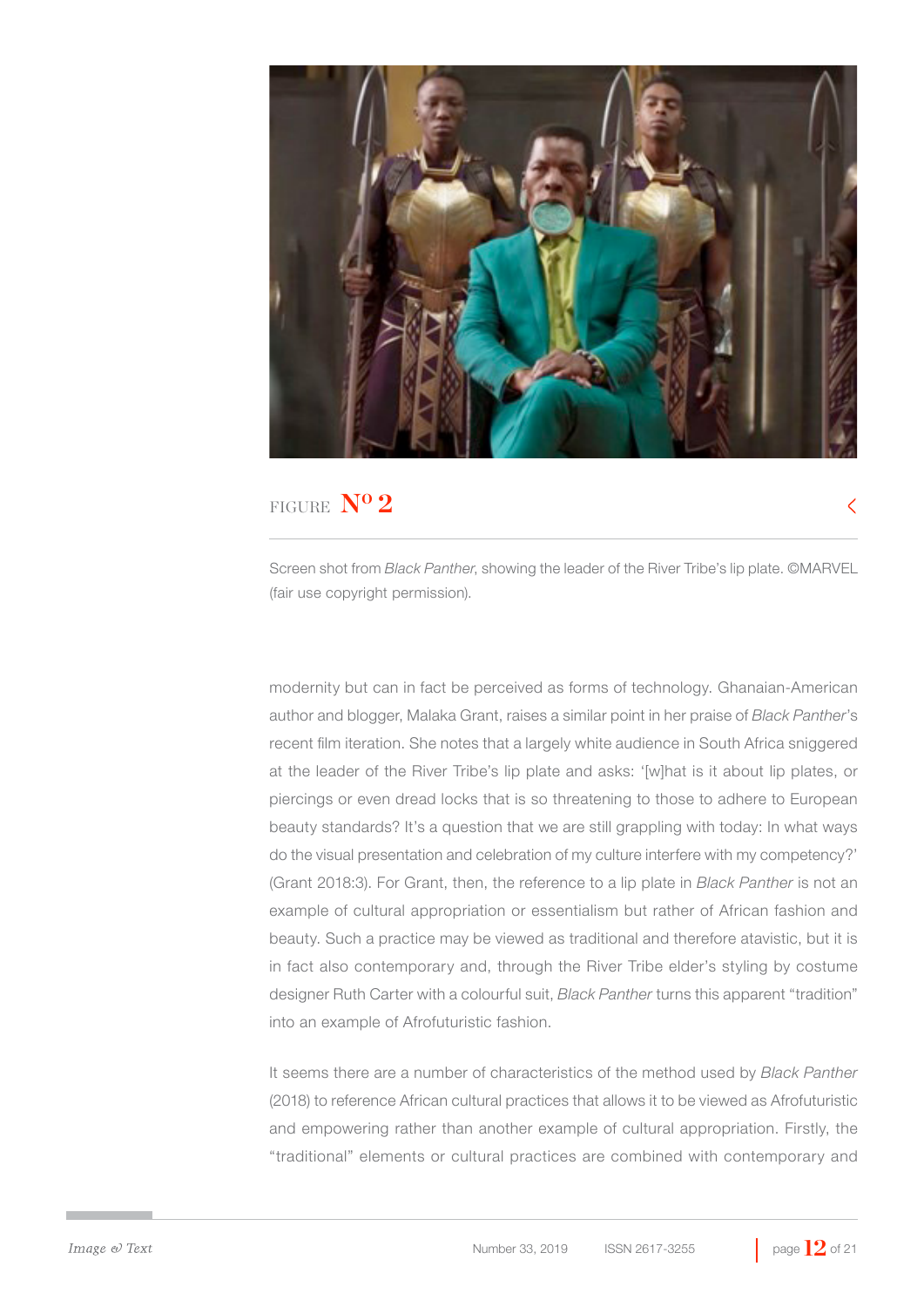

Screen shot from *Black Panther*, showing architecture referencing Ndebele painting style. ©MARVEL (fair use copyright permission).

futuristic ones so that African culture is depicted as dynamic, global and varied rather than static and homogenous. Architecturally, for example, the buildings in *Wakanda* combine historical elements (such as thatched roofs or hand-painted walls) with contemporary ones (tall glass walls and roof-top gardens) for a futuristic effect (Malkin 2018:5). This combination of historical, contemporary and futuristic elements is what defines Afrofuturism as practice and it may also be a characteristic that allows references to historical African culture to avoid essentialism and cultural appropriation. In some sense, this perspective simply offers a clearer view on African history that is not marred by colonial discourse: an Africa that has had global connections for centuries and whose cultures have always been dynamic and technological. As noted by Gus Casely-Hayford (director of the *Smithsonian National Museum of African Art*) *Black Panther* creates a 'sense of African ideas flowing across geography … of ancient beliefs inspiring futuristic technologies … African cultures remain dynamic, this is a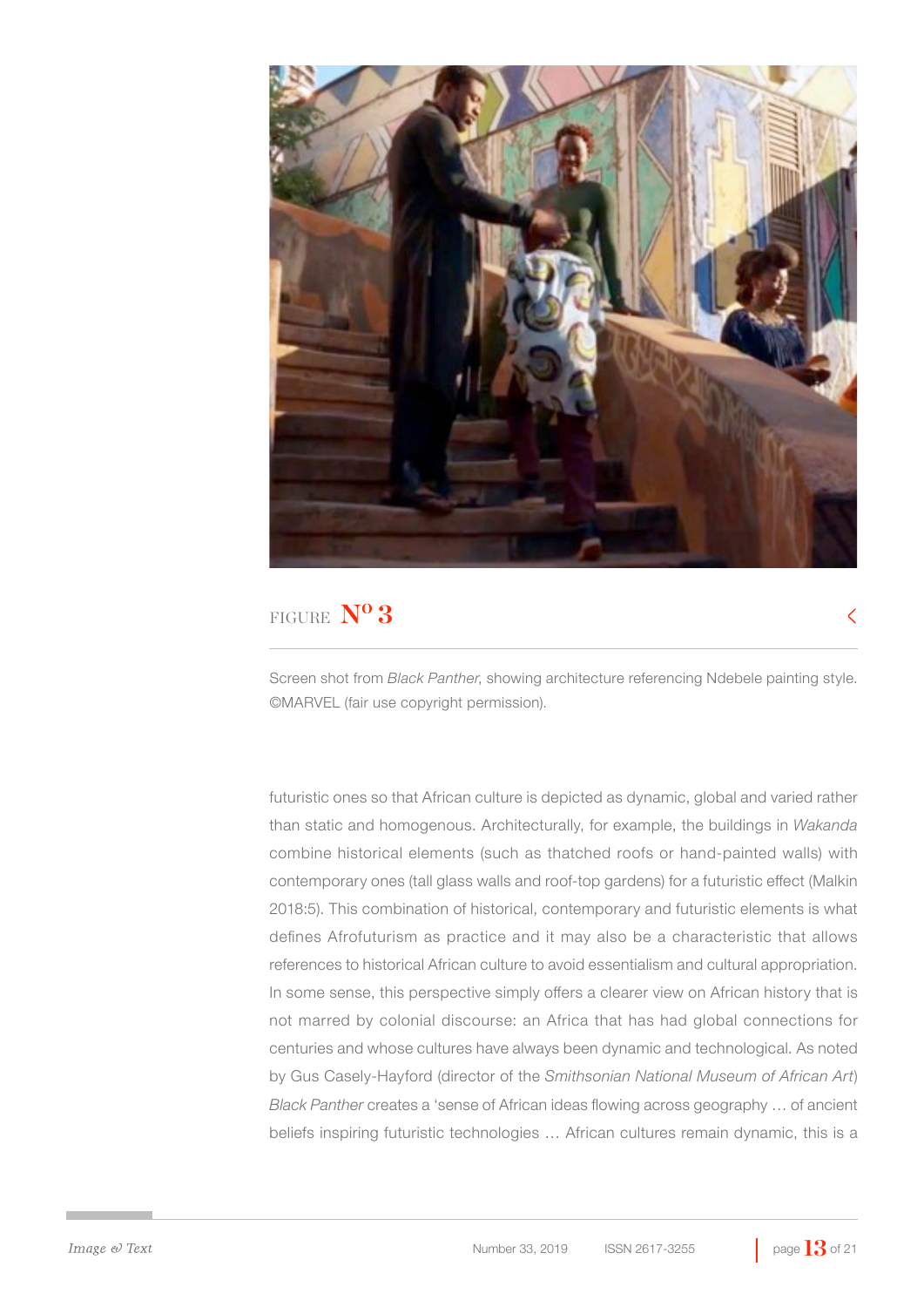

Screen shot from *Black Panther*, showing futuristic architecture in Wakanda. ©MARVEL (fair use copyright permission).

continent exploding with ideas that have inspired intra-continental and global thinking' (Spengler & Sayler 2018:5). If we are to return to the earlier discussion of Afrofuturism then we may argue that the reference to African belief systems maintains a memory of the "recorded surface", the "crackle" or the spectre of an African past in a manner that does not attempt to reduce the reference to a digestible, distinguishable part.

What may allow the particular kind of Afrofuturism employed in *Black Panther* to read as a celebration rather than a cultural appropriation is that it creates a fantasy vision of what is possible while remaining rooted to an understanding of historical cultural forms. The creation of aspirational forms within contemporary film is nothing unusual but it may be perceived as such in the arena of Hollywood's depictions of black Americans and Africans. Tre Johnson (2018:5) notes that, within the Hollywood film industry, the black narrative has been 'invested in black Americans primarily as slaves (*12 Years a Slave*), victims of inner-city strife (*Detroit*), or symbols of comfort (*The Help*)' which implies that black experience can only depicted when it is 'intertwined in some way with the white experience'. The success of *Black Panther*'s Afrofuturistic method, then, is the centring of black American and particularly African culture in a manner that pays homage to it and is aspirational by not allowing it to exist in a historical vacuum.

Another element in the methodological success of *Black Panther*'s Afrofuturism is the reference to specific, existing and historical cultural forms that were researched for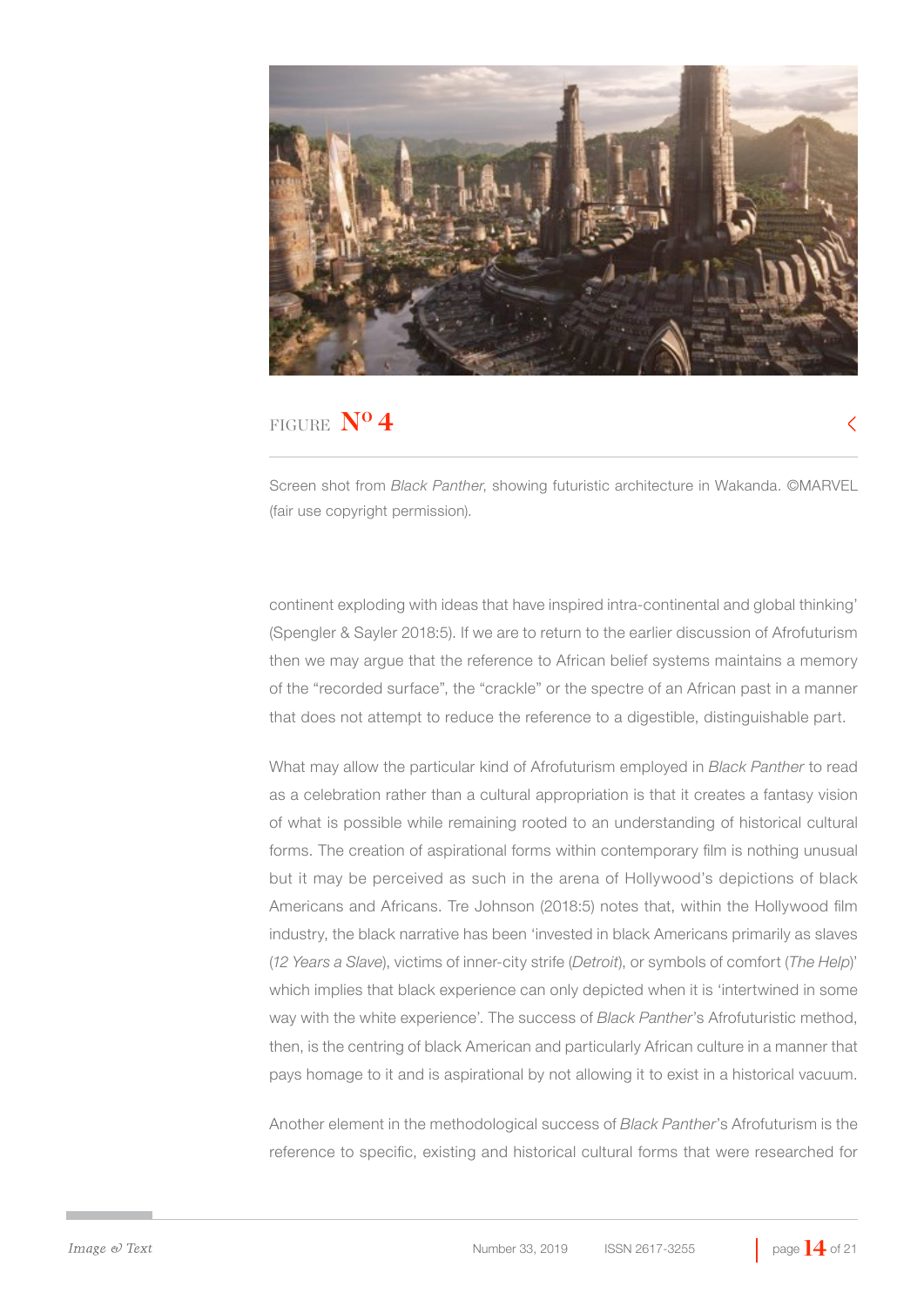

Screen shot from *Black Panther*, showing references to Basotho fashion. ©MARVEL (fair use copyright permission).

the film rather than plucked from imagined scenes of a homogenous Africa. *Black Panther* references, amongst other things, Basotho blankets from South Africa; Nsibidi script from Nigeria; Ndebele gold rings and painting from South Africa; OvaHimba hair styles from Namibia; Zulu headdresses from South Africa; Maasai warriors from Kenya and Tanzania; female, seventeenth-century Dahomey warriors from presentday Benin; Kente cloth from Ghana; Mursi and Suri lip plates from Ethiopia and South Sudan; Tuareg jewellery from Algeria, Niger and Mali; Igbo masks from Nigeria; Dogon masked performances from Mali. One would think that such a mixture of references to African culture would result in the critique of homogenisation. Yet, instead the film's references to African culture had audiences dressing in African fashion for screenings and cheering when recognisable cultures were depicted. As Johnson (2018:4) notes, the film has come at a time when pride in black culture is increasing globally and has 'inspired everything from *Black Panther*-themed watch parties to a voter registration initiative to a curriculum that encourages educators to leverage the film to teach deeper histories about African culture, politics, and history'.

This brings me to another element in the particular success of *Black Panther*'s use of Afrofuturism: the assurance that both the producers and consumers of the film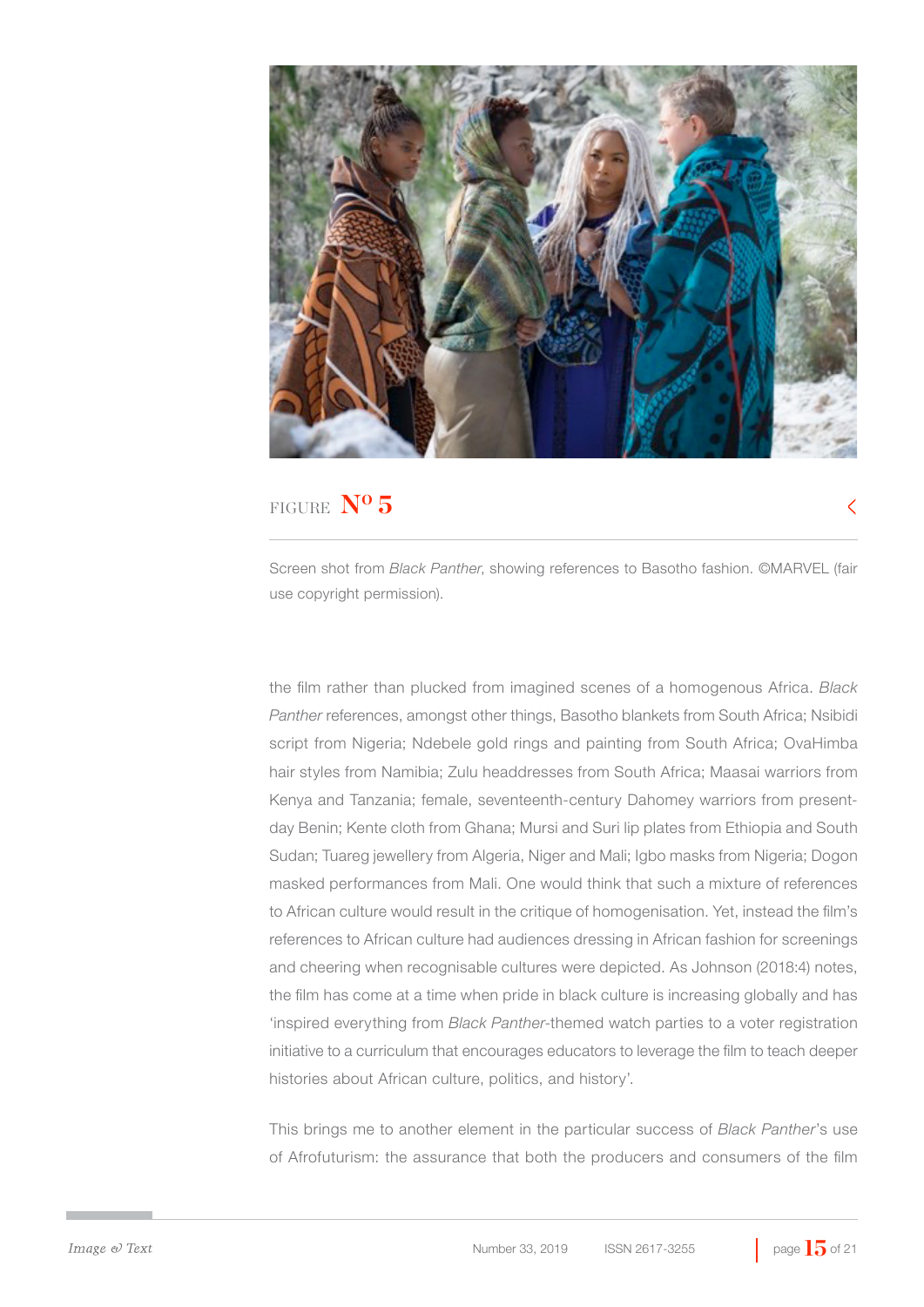were intended to be those who shared pride in African culture. For Jan Nederveen Pieterse (1992:10), the reception and positioning of representational practices is inextricably linked to the intention behind their creation (production) and the manner of their consumption. At every turn, *Black Panther* (2018) appears to have been produced by those who wish to champion African people and culture and it is this aspect that appears to set it apart from its earlier comic version. Camille Friend, who was in charge of hair design for the movie aimed to create a 'totally Afrocentric, natural hair movie' that emphasises 'a moment when people are feeling empowered about being black' (Martin 2018:2). The comic script for *Black Panther* (2018) was written by Ta-Nehesi Coates who is an author and journalist renowned for his socio-political commentary on race.

As such, *Black Panther* can be said to make use of an Afrofuturistic method that is able to reference both historical and contemporary African culture without entering the realm of cultural appropriation. The film's producers attempted to involve young African artists and designers in the creation of the film and in its offshoots. The film's costume designer, for example, was inspired by the fashion design of South African Laduma Ngxokolo's *Maxhosa* knitwear (Chutel & Kazeem 2018). Laduma Ngxokolo's *MaXhosa* knitwear range began with the desire to create 'a modern Xhosa-inspired knitwear collection that would be suitable for *amakrwala*, who are prescribed by tradition to dress up in new dignified formal clothing for six months after their manhood initiation' (Laduma Ngxokolo [sa]). Ngxokolo is himself a *Xhosa* man who has undergone the initiation journey and decided to reference historical *Xhosa* beadwork aesthetics in the creation of his designs. There are multiple ways in which we could describe and interpret Ngxokolo's designs and the *MaXhosa* range. Commentators might critically see the design as the appropriation of *Xhosa* aesthetics for superficial commercial use while others may describe them as the transference of design from *Xhosa* beadwork and historical dress into the realm of contemporary western fashion that decreases its claim to cultural authenticity. It is the latter reading which assumes the well-known assumption that non-western phenomena should occupy a space of the static past while the western is provided the privilege of change and contemporaneity. Therein lies the change in perception that allows for a reference to historical cultural forms to become empowering: that the historical forms themselves are perceived as dynamic so that a reference to them in combination with the contemporary does not provide a binary contradiction between tradition and modernity, but rather a continuation of dynamic cultural forms across time. This method we may call Afrofuturistic.

It is this methodological Afrofuturism that employs references to the past and refuses to allow the historical to be seen as statically atavistic that is of relevance to the decolonisation of curricula. When studying contemporary African fashion, for example,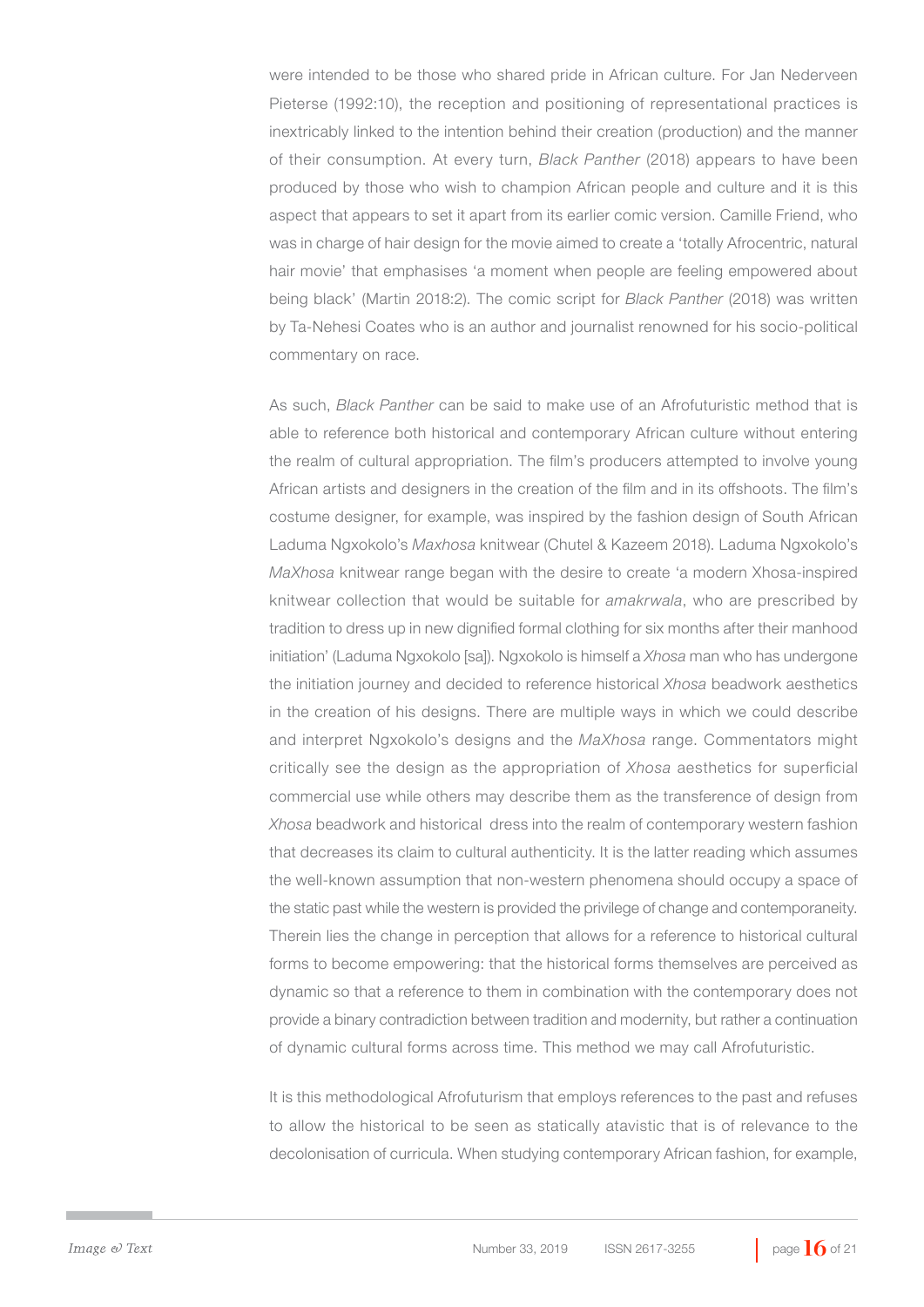this is studied as a separate phenomenon to the diverse range of historical African fashion forms as these are more easily defined as "dress" with connotations of stasis and homogeneity. The distinction between the terms 'fashion' and 'dress', elucidated by Entwistle (2000) as often defining the western contemporary on the one hand and the non-western historical on the other may be perceived, conceptually, as similar to the constructed conceptual distinction between 'art' and 'traditional craft' historically used to separate western objects from their African (or generally non-western) counterparts. Here, these conceptual distinctions have been used in the study of art and visual culture from a western perspective (which is, as described above, also relevant to settler colonial contexts) to separate both the western (art) from the African (artefact) and the historical from the contemporary. If, however, we shatter this entrenched dichotomy and allow contemporary African fashion to be seen as deriving from historical forms we may look at the contemporary as a manifestation of an existing African aesthetic system rather than as a form moving away from "tradition" through the influence of the west. A similar line of argument may be applied to contemporary African art. By employing Afrofuturism as method *Black Panther* may in turn be described as contributing to the project of decolonisation. As Afrofuturism makes use of the past to disrupt the present and to create a future imaginary so does the decolonial, in something of a reversal, seek to change the present and future by acknowledging and disrupting the power of the past.

To conclude, I began this paper with an analysis of Afrofuturism and the manner in which it disrupts temporal logic by creating both counter-memories and counterfutures by fantastically projecting historical forms onto the future (Eshun 2003). I then looked at the call to decolonise art and visual culture in the curriculum and discussed the ways in which *Black Panther*'s use of Afrofuturism can be perceived as a methodology that allows for references to historical African culture without entering the problematic sphere of cultural appropriation. This methodology may be characterised by the combination of historical, contemporary and futuristic elements that reference specific cultural forms in a manner that centres black experience and is keenly aware of the fluid nature of both the past and the present. It is also a method where the intention behind the production and consumption of representations is vital, where an aspirational future is created that allows for a vision of what is possible and where young artists and designers are included in the production of the cultural form. If this Afrofuturistic method is translated into the academic sphere and used in teaching then it may prove useful in the project of decolonisation. That would entail structuring courses on African art and culture that make reference to historical forms in dynamic relation to the contemporary; that reference African culture on its own terms without always relating it back to western forms; where the intention behind the production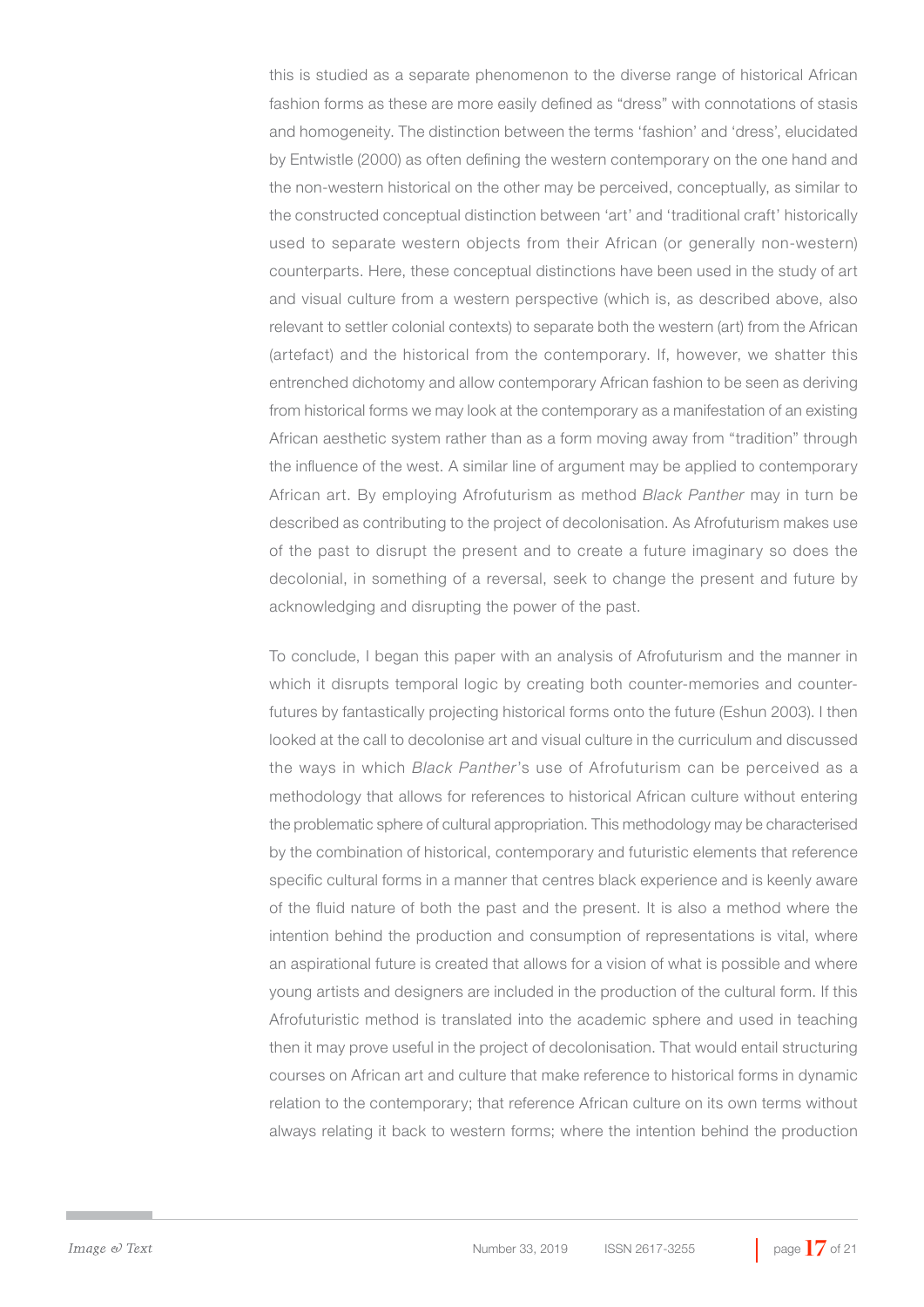of course material is the positive empowerment of African culture and where young artist's opinions and work is included in the discussion. To do that would be to employ something akin to *Black Panther*'s Afrofuturistic method in the project of decolonisation.

### **Notes**

- 1. While the description of "settler" is in part misleading considering the many South Africans (particularly Afrikaans speakers) classified as "white" who have a combination of European, African and Asian ancestry and a loss of identification with Europe, it is useful here as a term to describe an historical structure of separation rather than individual's identities. Achille Mbembe rejects the contemporary use of the term "settler" for white South Africans as it assumes a lack of responsibility for citizens tied to the nation. See Achille Mbembe, 2015. I acknowledge this complexity and seek to use the term "settler" in reference to historical structure and apartheid policy only.
- 2. The terminology used to define these geographical and epistemological spaces is fraught. In their recent book *Decoloniality: concepts, analytics, praxis* Walter Mignolo and Catherine Walsh (2018:2) refer to concepts originating in 'Western Europe and the Anglo United States' as a way of locating colonial thought in specific locals.
- 3. Diversity is a term connected to transformation in institutional discourse that many feel is likened to the metaphor of the rainbow nation and as such fails to acknowledge inequality and difference.
- 4. The broad nature of visual studies as a discipline is also described as interdisciplinary in nature and as drawing on the disciplines of 'Art History, Cultural Studies, Media and Film Studies, Aesthetics, Visual Anthropology, Material Culture Studies and Philosophy'.
- 5. See, for example, the profiles of a Professor in the Ancient Studies department at Stellenbosch University (https://www.sun.ac.za/english/faculty/arts/ancient—studies/staff/lecturers/izak—cornelius) and that of and professor with a degree in Anthropology and expertise in beadwork (https://www.kznsagallery. co.za/artists/kate\_wells.htm)
- 6. Please see: https://www.uj.ac.za/contact/Pages/Anitra—Nettleton.aspx
- 7. See, for example, the courses for undergraduate students at the University of Cape Town's Anthropology Department: http://www.anthropology.uct.ac.za/san/undergraduate—studies
- 8. See, for example, the postgraduate African Studies course at the University of Cape Town: http://www. africanstudies.uct.ac.za/cas/academic/postgrad/2018

## REFERENCES

Chutel, L & Kazeem, Y. 2018. Marvel's *Black Panther* is a broad mix of African cultures. Here are some of them. *QUARTZ AFRICA*, February. [O]. Available: https://qz.com/africa/1210704/black-panthers-african-cultures-and-influences/. Accessed 13 August 2018.

Coogler, R (dir). 2018. *Black Panther*. [Film]. Marvel Studios.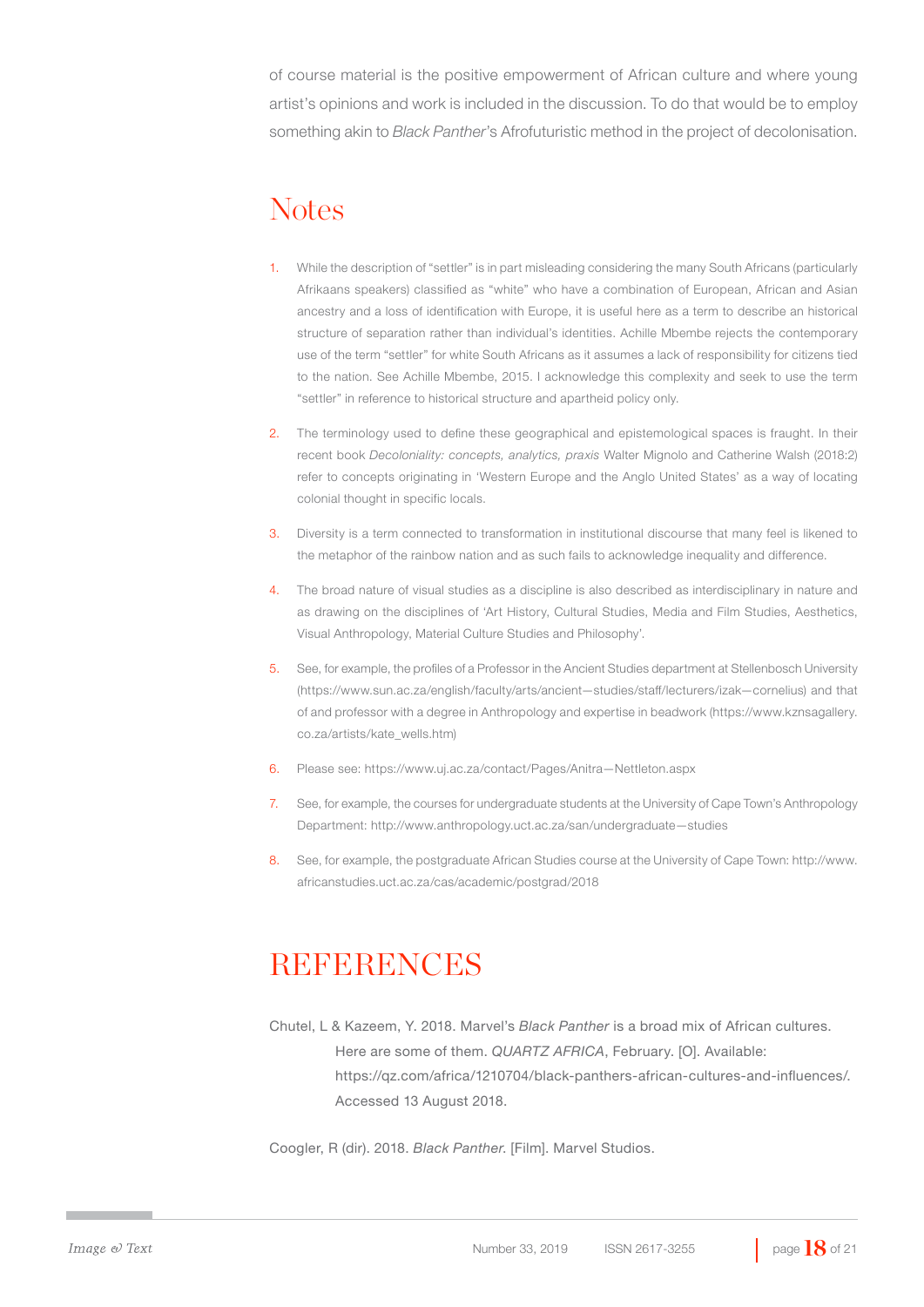- Cornelius, S. (sakkie@sun.ac.za) 2015/09/07. *Sculptures-replicas moved from Visual Arts Department*. E-mail to D Becker (daniellelorainebecker@gmail.com). Accessed 07 September 2015.
- Culler, J. 1983. *Roland Barthes*. New York: Oxford University Press.
- Dery, M. 1994. *Flame wars: the discourse of cyberculture*. Durham: Duke University Press.
- Entwistle, J. 2000. *The fashioned body: fashion, dress, and modern social theory.*  Cambridge: Polity Press; Malden, MA : Blackwell.
- Eshun, K. 2003. Further considerations of Afrofuturism. *The New Centennial Review* 3(2): 287–302.
- Fisher, M. 2013. The metaphysics of crackle: Afrofuturism and hauntology. *Dancecult: Journal of Electronic Dance Music Culture* 5(2):42–55.
- Grosfoguel, R. 2011. Decolonizing post-colonial studies and paradigms of political economy: transmodernity, decolonial thinking, and global coloniality. *Journal of Peripheral Cultural Production of the Luso-Hispanic World* 1(1):1-38.
- Johnson, T. 2018. *Black Panther* is a gorgeous, groundbreaking celebration of Black culture. *Vox*, February 23, 2018. [O]. Available: https://www.vox.com/culture/2018/2/23/17028826/black-panther-wakandaculture-marvel. Accessed 10 August 2018.
- Laduma N. 2018. *Maxhosa by Laduma.* [O]. Available: http://www.maxhosa.co.za/ Accessed 2 February 2017.
- Lund, M. 2016. Introducing the sensational *Black Panther*!' *Fantastic Four* #52–53, the Cold War, and *Marvel*'s imagined Africa. *The Comics Grid: Journal of Comics Scholarship* 6:1-21.
- Grant, M. 2018. *Black Panther* touched me deeply and unexpectedly. *Mind of Malaka,*  February 19, 2018. [O]. Available: https://mindofmalaka.com/2018/02/19/black-panthertoucheddeeplyunexpectedly/. Accessed 20 July 2018.
- Malkin, M. 2018. The real-life possibilities of *Black Panther'*s Wakanda according to urbanists and city planners. *Architectural Digest.* February. [O]. Available: https://www.architecturaldigest.com/story/the-real-life-possibilities-of-blackpantherswakanda-according-to-urbanists-and-city-planners. Accessed 30 July 2018.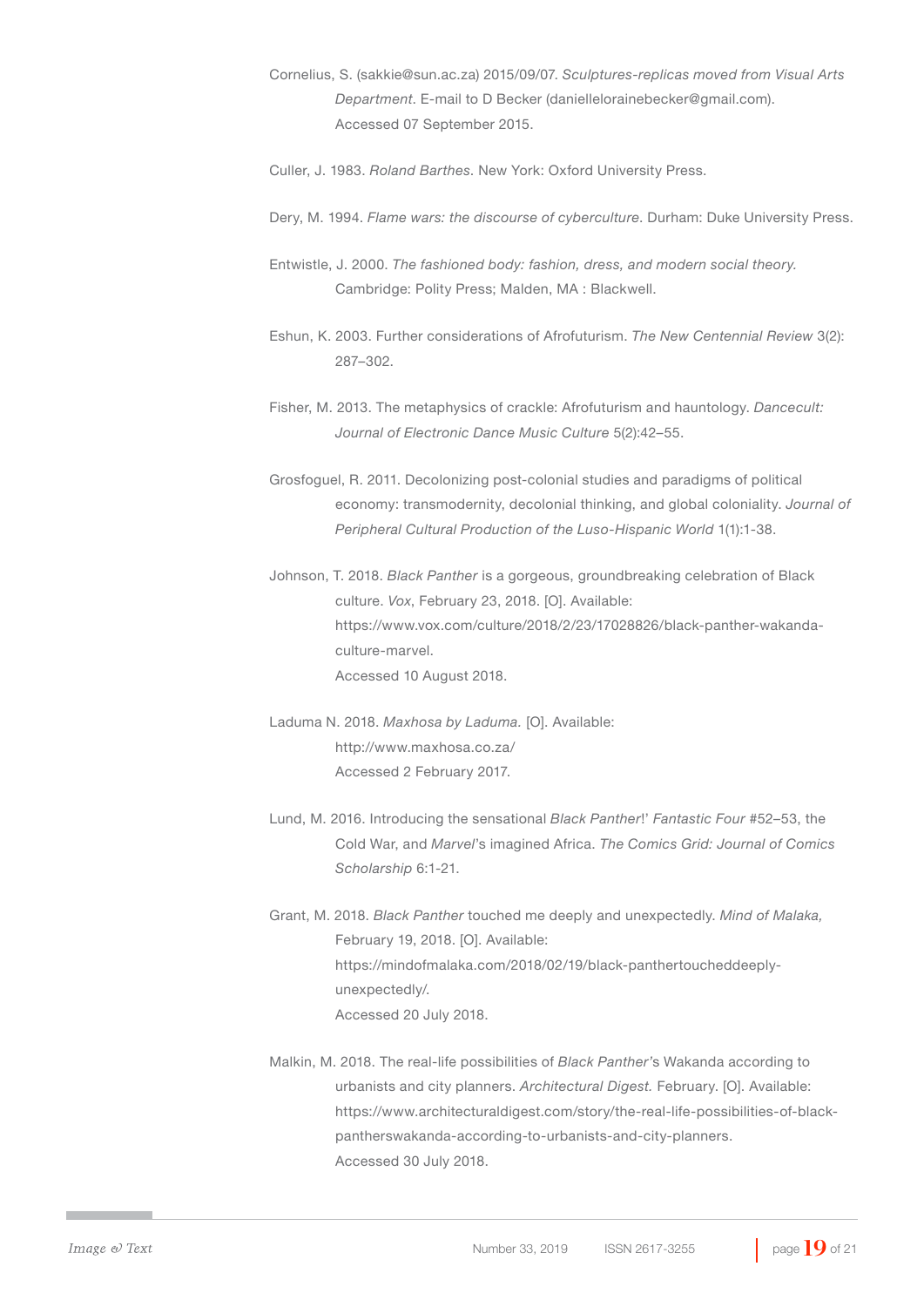- Martin, C. 2018. In *Black Panther*'s world, hair helps tell the story. *The New York Times*, February 14, 2018. [O]. Available: https://www.nytimes.com/2018/02/14/style/black-Panthernatural-hair.html. Accessed 27 July 2018.
- Mbembe, A. 2015. Decolonizing knowledge and the question of the archive. *Transcript of a Lecture given at the Stellenbosch University*, 2015. [O]. Available: http://wiser.wits.ac.za/system/files/Achille Mbembe-Decolonizing Knowledge and the Question of the Archive.pdf. Accessed 20 August 2016.
- Mignolo, W & Walsh, C. 2018. *Decoloniality: concepts, analytics*. Durham: Duke University Press.
- Nama, A. 2011. *Super Black: American pop culture and Black superheroes*. Austin: University of Texas Press.
- Nettleton, A. 2006. Shaking off the shackles: from apartheid to African renaissance in history of art syllabi, in *Compression vs. expression: containing and explaining the world's art*, edited by J Onians, 39–56. Williamstown, Massachusetts: Sterling and Francine Clark Art Institute.
- Pieterse, JN. 1992. *White on Black: images of Africa and Blacks in western popular culture*. New Haven: Yale University Press.
- Pillay, S. 2015. Decolonizing the University. *Talk given at the Uiversity of Cape Town*. 2015. [O]. Available: http://africasacountry.com/2015/06/decolonizing-the-university/. Accessed 10 December 2015.
- Rhodes University. [Sa]. *Courses: art history & visual culture.* [O]. Available: http://www.ru.ac.za/fineart/arthistoryandvisualculture/%3E . Accessed 10 March 2017.
- Rothermund, D. 2006. *The Routledge companion to decolonization*. London; New York: Routledge.
- Spengler, S & Sayler, Z. 2018. The new director of the Smithsonian's African Art Museum reflects on the look and fashion of *Black Panther. Smithsonian.Com*. [O]. Available: https://www.smithsonianmag.com/smithsonian-institution/newdirectorsmithsonians-african-art-museum-reflects-look-and-fashion-emblackpantherem-180968212/. Accessed 30 July 2018.